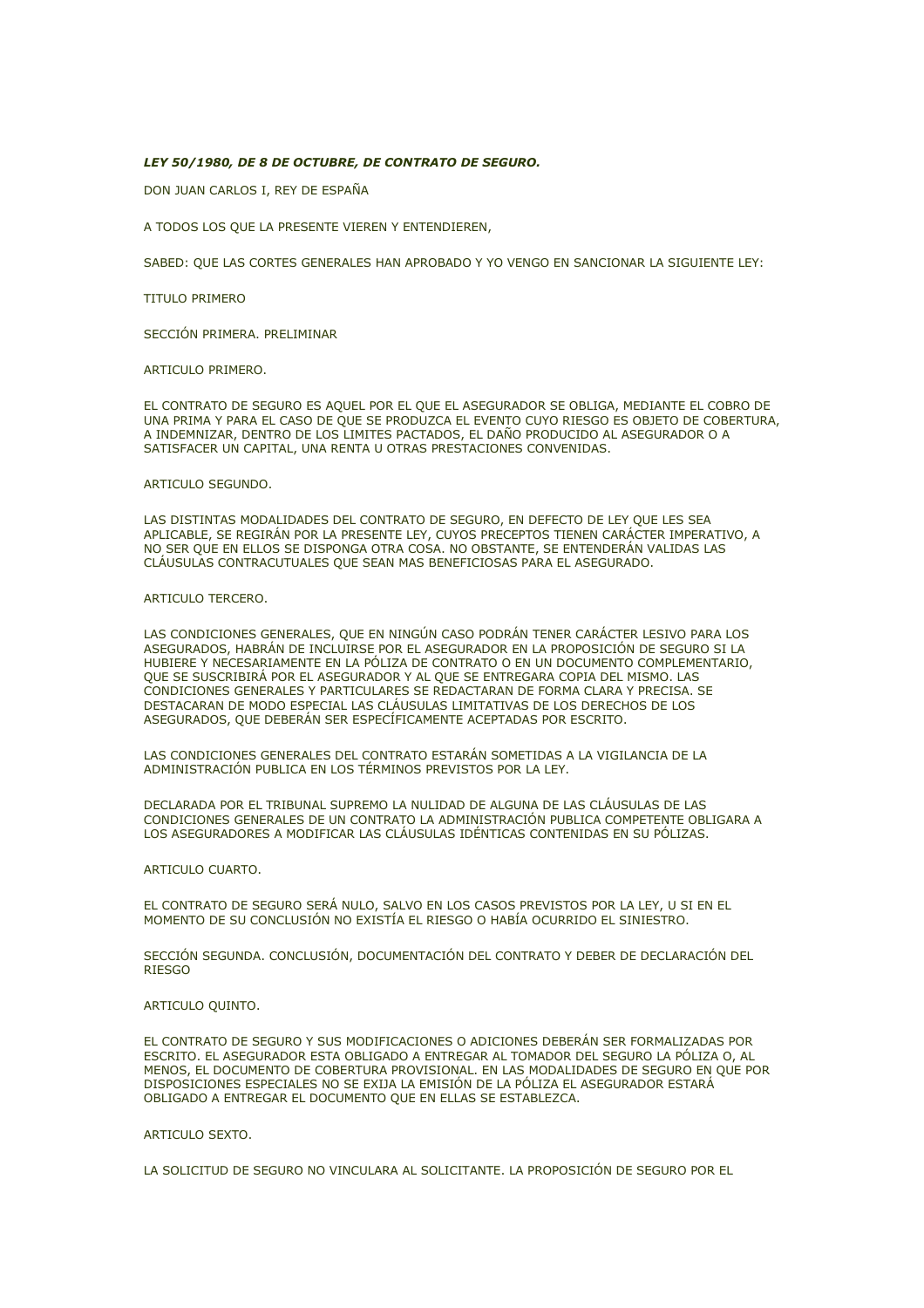ASEGURADOR VINCULARA AL PROPONENTE DURANTE UN PLAZO DE QUINCE DÍAS.

POR ACUERDO DE LAS PARTES, LOS EFECTOS DEL SEGURO PODRÁN RETROTRAERSE AL MOMENTO EN QUE SE PRESENTO LA SOLICITUD O SE FORMULO LA PROPOSICIÓN.

ARTICULO SÉPTIMO.

EL TOMADOR DEL SEGURO PUEDE CONTRATAR EL SEGURO P UOR CUENTA PROPIA O AJENA. EN CASO DE DUDA SE PRESUMIRÁ QUE EL TOMADOR HA CONTRATADO POR CUENTA PROPIA. EL TERCER ASEGURADO PUEDE SER UNA PERSONA DETERMINADA O DETERMINABLE POR EL PROCEDIMIENTO QUE LAS PARTES **ACUERDEN** 

SI EL TOMADOR DEL SEGURO Y EL ASEGURADOR SON PERSONAS DISTINTAS, LAS OBLIGACIONES Y LOS DEBERES QUE DERIVAN DEL CONTRATO CORRESPONDIENTE AL TOMADOR DEL SEGURO, SALVO AQUELLOS QUE POR SU NATURALEZA DEBAN SER CUMPLIDOS POR EL ASEGURADO. NO OBSTANTE, EL ASEGURADOR NO PODRÁ RECHAZAR EL CUMPLIMIENTO POR PARTE DEL ASEGURADO DE LAS OBLIGACIONES Y DEBERES QUE CORRESPONDAN AL TOMADOR DEL SEGURO.

LOS DERECHOS QUE DERIVAN DEL CONTRATO CORRESPONDERÁN AL ASEGURADO O, EN SU CASO, AL BENEFICIARIO, SALVO LOS ESPECIALES DERECHOS DEL TOMADOR EN LOS SEGUROS DE VIDA.

ARTICULO OCTAVO.

LA PÓLIZA DEL CONTRATO DEBE CONTENER COMO MÍNIMO, LAS INDICACIONES SIGUIENTES:

UNO. NOMBRE Y APELLIDOS O DENOMINACIÓN SOCIAL DE LAS PARTES CONTRATANTES Y SU DOMICILIO, ASÍ COMO LA DESIGNACIÓN DEL ASEGURADO Y BENEFICIARIO, EN SU CASO.

DOS. EL CONCEPTO EN EL CUAL SE ASEGURA.

TRES. NATURALEZA DEL RIESGO CUBIERTO.

CUARTO. DESIGNACIÓN DE LOS OBJETOS ASEGURADOS Y DE SU SITUACIÓN.

CINCO. SUMA ASEGURADA O ALCANCE DE LA COBERTURA.

SEIS. IMPORTE DE LA PRIMA, RECARGOS E IMPUESTOS.

SIETE. VENCIMIENTO DE LAS PRIMAS, LUGAR Y FORMA DE PAGO.

OCHO. DURACIÓN DEL CONTRATO, CON EXPRESIÓN DEL DIA Y LA HORA EN QUE COMIENZAN Y TERMINAN SUS EFECTOS.

NUEVE. NOMBRE DEL AGENTE O AGENTES, EN EL CASO DE QUE INTERVENGAN EN EL CONTRATO.

EN EL CASO DE PÓLIZA FLOTANTE, SE ESPECIFICARA, ADEMÁS, LA FORMA EN QUE DEBE HACERSE LA DECLARACIÓN DEL ABONO.

SI EL CONTENIDO DE LA PÓLIZA DIFIERE DE LA PROPOSICIÓN DE SEGURO O DE LAS CLÁUSULAS ACORDADAS, EL TOMADOR DEL SEGURO PODRÁ RECLAMAR A LA ENTIDAD ASEGURADORA EN EL PLAZO DE UN MES A CONTAR DESDE LA ENTREGA DE LA PÓLIZA PARA QUE SUBSANE LA DIVERGENCIA EXISTENTE. TRANSCURRIDO DICHO PLAZO SIN EFECTUAR LA RECLAMACIÓN, SE ESTARÁ A LO DISPUESTO EN LA PÓLIZA. LO ESTABLECIDO EN ESTE PÁRRAFO SE INSERTARA EN TODA PÓLIZA D UEL CONTRATO DE **SEGURO** 

### ARTICULO NOVENO.

LA PÓLIZA DEL SEGURO PUEDE SER NOMINATIVA A LA ORDEN O AL PORTADOR. EN CUALQUIER CASO, SU TRANSFERENCIA EFECTUADA, SEGÚN LA CLASE DEL TITULO, OCASIONA LA DEL CRÉDITO CONTRA EL ASEGURADOR CON IGUALES EFECTOS QUE PRODUCIRÍA LA CESIÓN DEL MISMO.

### ARTICULO DIEZ.

EL TOMADOR DEL SEGURO TIENEN EL DEBER, ANTES DE LA CONCLUSIÓN DEL CONTRATO, DE DECLARAR AL ASEGURADOR, DE ACUERDO CON EL CUESTIONARIO QUE ESTE LE SOMETA, TODAS LAS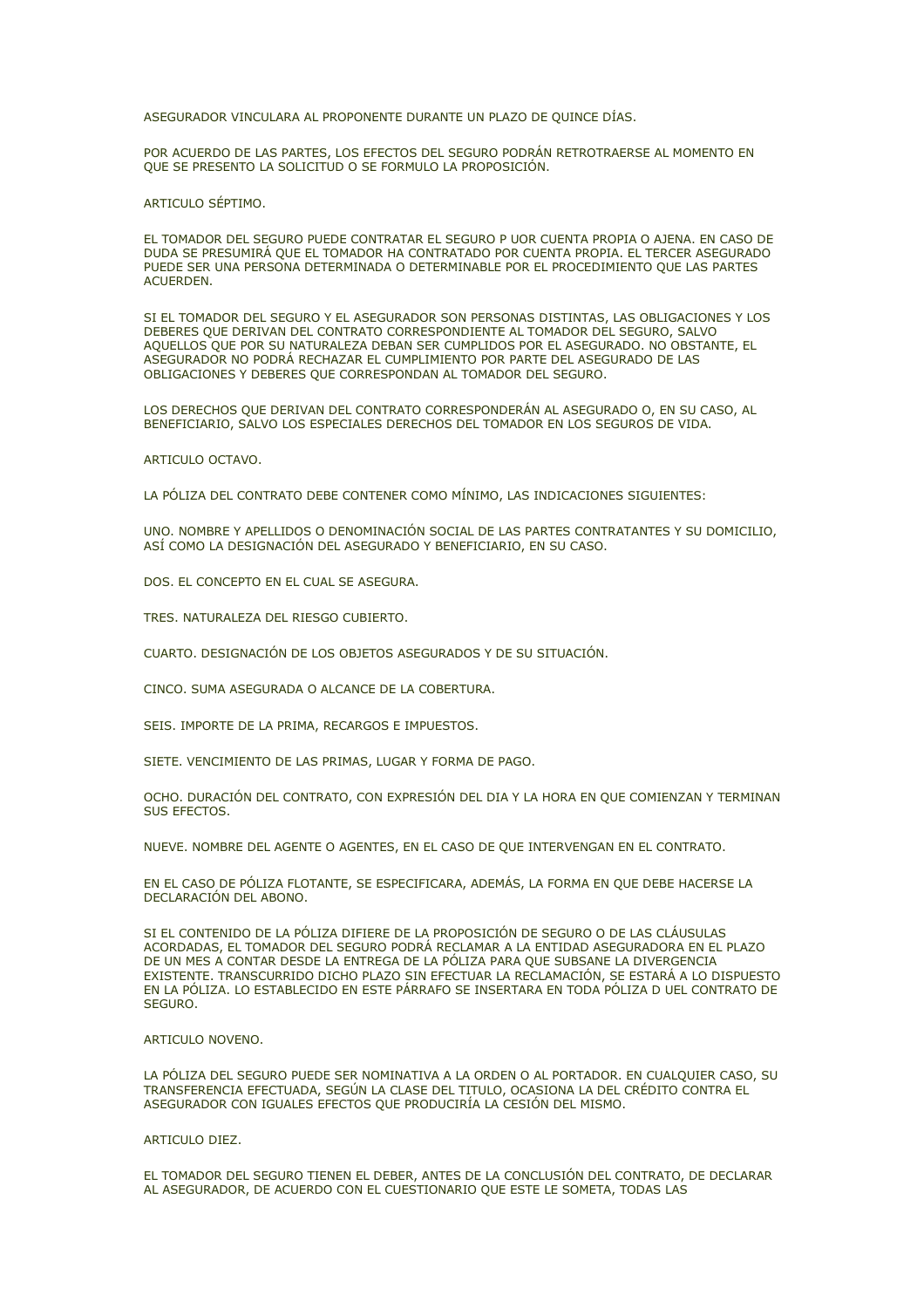CIRCUNSTANCIAS POR LAS CONOCIDAS QUE PUEDAN INFLUIR EN LA VALORACIÓN DEL RIESGO.

EL ASEGURADOR PODRÁ RESCINDIR EL CONTRATO MEDIANTE DECLARACIÓN DIRIGIDA AL TOMADOR DEL SEGURO EN EL PLAZO DE UN MES, A CONTAR DEL CONOCIMIENTO DE LA RESERVA O INEXACTITUD DEL TOMADOR DEL SEGURO. CORRESPONDERÁ AL ASEGURADOR, SALVO QUE CONCURRA DOLO O CULPA GRAVE POR SU PARTE, LAS PRIMAS RELATIVAS AL PERIODO EN CURSO EN EL MOMENTO QUE HAGA ESTA DECLARACIÓN.

SI EL SINIESTRO SOBREVIENE ANTES DE QUE EL ASEGURADOR HAGA LA DECLARACIÓN A LA QUE SE REFIERE EL PÁRRAFO ANTERIOR, LA PRESTACIÓN DE ESTE SE REDUCIRÁ PROPORCIONALMENTE A LA DIFERENCIA ENTRE LA PRIMA CONVENIDA Y LA QU UE SE HUBIESE APLICADO DE HABERSE CONOCIDO LA VERDADERA ENTIDAD DEL RIESGO. SI MEDIO DOLO O CULPA GRAVE DEL TOMADOR DEL SEGURO QUEDARA EL ASEGURADOR LIBERADO DEL PAGO DE LA PRESTACIÓN.

### ARTICULO ONCE

EL TOMADOR DEL SEGURO O EL ASEGURADO DEBERÁN, DURANTE EL CURSO DEL CONTRATO, COMUNICAR AL ASEGURADOR, TAN PRONTO COMO LE SEA POSIBLE, TODAS LAS CIRCUNSTANCIAS QUE AGRAVEN EL RIESGO Y SEAN DE TAL NATURALEZA QUE SI HUBIERAN SIDO CONOCIDAS POR ESTE EN EL MOMENTO DE LA PERFECCIÓN DEL CONTRATO NO LO HABRÍA CELEBRADO O LO HABRÍA CONCLUIDO EN CONDICIONES MÁS GRAVOSAS.

## ARTICULO DOCE.

EL ASEGURADOR PUEDE EN UN PLAZO DE DOS MESES A CONTAR DEL DIA EN QUE LA AGRAVACIÓN LE HA SIDO DECLARADA, PROPONER UNA MODIFICACIÓN DEL CONTRATO. EN TAL CASO, EL TOMADOR DISPONE DE QUINCE DÍAS A CONTAR DESDE LA RECEPCIÓN DE ESTA PROPOSICIÓN PARA ACEPTARLA O RECHAZARLA. EN CASO DE RECHAZO, O DE SILENCIO POR PARTE DEL TOMADOR, EL ASEGURADOR PUEDE, TRANSCURRIDO DICHO PLAZO, RESCINDIR EL CONTRATO PREVIA ADVERTENCIA AL TOMADOR, DÁNDOLE PARA QUE CONTESTE UNA INDIA EL NUEVO PLAZO DE QUINCE DÍAS, TRANSCURRIDOS LOS CUALES Y DENTRO DE LOS OCHO LOS SIGUIENTES COMUNICARA AL TOMADOR LA RESCISIÓN DEFINITIVA.

EL ASEGURADOR IGUALMENTE PODRÁ RESCINDIR EL CONTRATO COMUNICÁNDOLO POR ESCRITO AL ASEGURADOR DENTRO DE UN MES, A PARTIR DEL DIA EN QUE TUVO CONOCIMIENTO DE LA AGRAVACIÓN DEL RIESGO. EN EL CASO DE QUE EL TOMADOR DEL SEGURO O EL ASEGURADO NO HAYA EFECTUADO SU DECLARACIÓN Y SOBREVINIERE UN SINIESTRO, EL ASEGURADOR QUEDA LIBERADO DE SU PRESTACIÓN SI EL TOMADOR O EL ASEGURADO HA ACTUADO CON MALA FE. EN OTRO CASO, LA PRESTACIÓN DEL ASEGURADOR SE REDUCIRÁ ACTUADO CON PROPORCIONALMENTE A LA DIFERENCIA ENTRE LA PRIMA CONVENIDA Y LA QUE SEP CON HUBIERA APLICADO DE HABERSE CONOCIDO LA VERDADERA ENTIDAD DEL RIESGO.

## ARTICULO TRECE

EL TOMADOR DEL SEGURO O EL ASEGURADO PODRÁN DURANTE EL CURSO DEL CONTRATO PONER EN CONOCIMIENTO DEL ASEGURADOR TODAS LAS CIRCUNSTANCIAS QUE DISMINUYAN EL RIESGO Y SEAN DE TAL NATURALEZA QUE SI HUBIERAN SIDO CONOCIDAS POR ESTE EN EL MOMENTO DE LA PERFECCIÓN DEL CONTRATO, LO HABRÍA CONCLUIDO EN CONCISIONES MÁS FAVORABLES.

EN TAL CASO, AL FINALIZAR EL PERIODO EN CURSO CUBIERTO POR LA PRIMA, DEBERÁ REDUCIRSE EL IMPORTE DE LA PRIMA FUTURA EN LA PROPORCIÓN CORRESPONDIENTE, TENIENDO DERECHO EL TOMADOR EN CASO CONTRARIO A LA RESOLUCIÓN DEL CONTRATO Y A LA DEVOLUCIÓN DE LA DIFERENCIA ENTRE LA PRIMA SATISFECHA Y LA QUE LE HUBIERA CORRESPONDIDO PAGAR, DESDE EL MOMENTO DE LA PUESTA EN CONOCI UMIENTO DE LA DISMINUCIÓN DEL RIESGO.

SECCIÓN TERCERA. OBLIGACIONES Y DEBERES DE LAS PARTES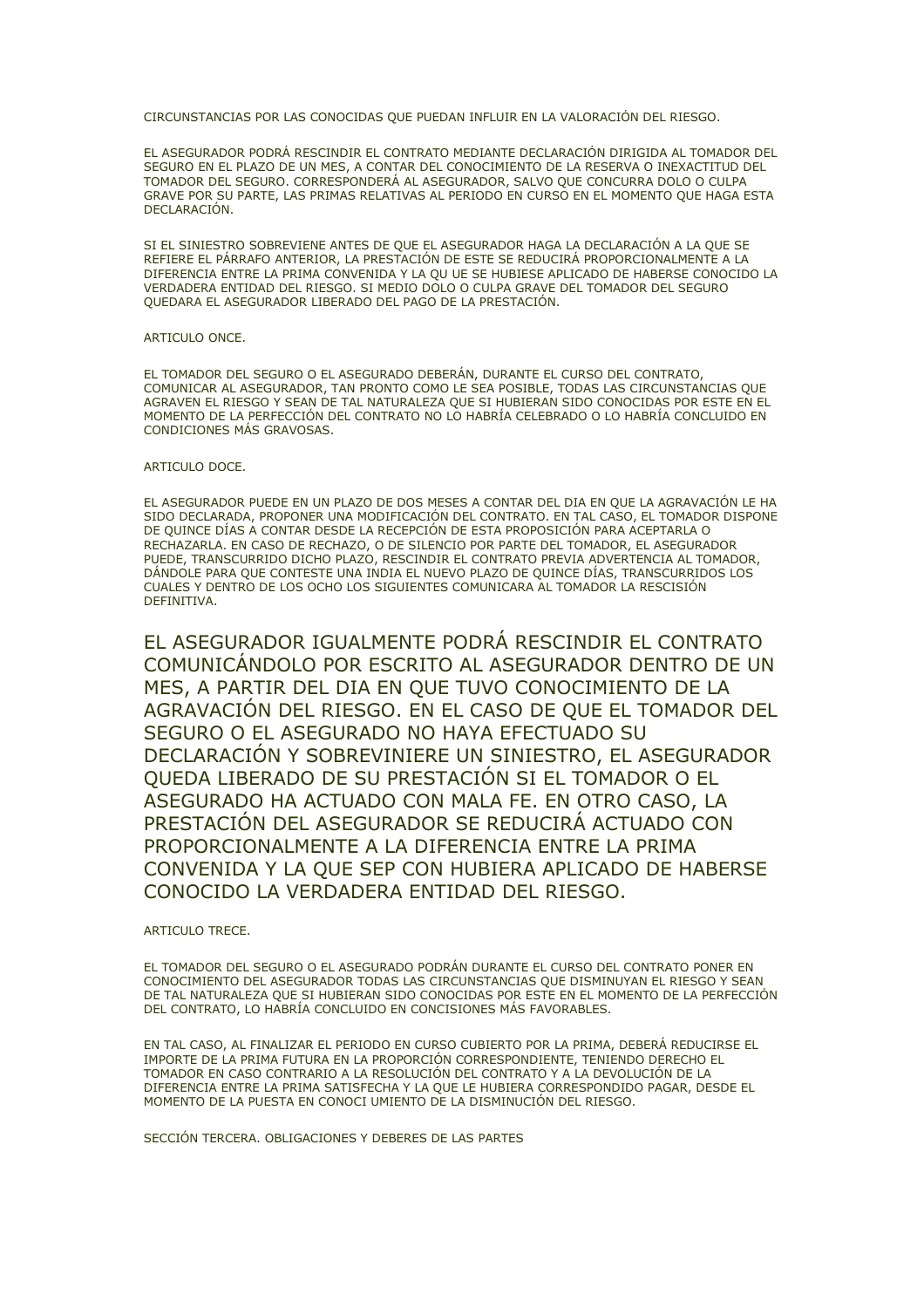#### ARTICULO CATORCE

EL TOMADOR DEL SEGURO ESTA OBLIGADO AL PAGO DE LA PRIMA EN LAS CONDICIONES ESTIPULADAS EN LA PÓLIZA. SI SE HAN PACTADO PRIMAS PERIÓDICAS, LA PRIMA DE ELLAS SERRA EXIGIBLE UNA VEZ FIRMADO EL CONTRATO. SI EN LA PÓLIZA NO SE DETERMINA NINGÚN LUGAR PARA EL PAGO DE LA PRIMA, SE ENTENDERÁ QUE ESTE HA DE HACERSE EN EL DOMICILIO DEL TOMADOR DEL SEGURO.

## ARTICULO QUINCE.

SI POR CULPA DEL TOMADOR LA PRIMERA PRIMA NO HA SIDO PAGADA, O LA PRIMA ÚNICA NO LO HA SIDO A SU VENCIMIENTO, EL ASEGURADOR TIENE DERECHO A RESOLVER EL CONTRATO O A EXIGIR EL PAGO DE LA PRIMA DEBIDA EN VÍA EJECUTIVA CON BASE EN LA PÓLIZA. SALVO PACTO EN CONTRARIO, SI LA PRIMA NO HA SIDO PAGADA ANTES DE QUE SE PRODUZCA EL SINIESTRO, EL ASEGURADOR QUEDARA LIBERADO DE SU OBLIGACIÓN.

EN CASO DE FALTA DE PAGO DE UNAS DE LAS PRIMAS SIGUIENTES, LA COBERTURA DEL ASEGURADOR QUEDA SUSPENDIDA UN MES DESPUÉS DEL DIA DE SU VENCIMIENTO. SI EL ASEGURADOR NO RECLAMA EL PAGO DENTRO DE LOS SEIS MESES SIGUIENTES AL VENCIMIENTO DE LA U PRIMA SE ENTENDERÁ QUE EL CONTRATO QUEDA EXTINGUIDO. EN CUALQUIER CASO, EL ASEGURADOR, CUANDO EL CONTRATO ESTE SUSPENSO, SOLO PODRÁ EXIGIR EL PAGO DE LA PRIMA DEL PERIODO EN CURSO.

SI EL CONTRATO NO HUBIERE SIDO RESUELTO O EXTINGUIDO CONFORME A LOS PÁRRAFOS ANTERIORES, LA COBERTURA VUELVE A TENER EFECTO A LAS VEINTICUATRO HORAS DEL DIA EN QUE EL TOMADOR PAGO SU PRIMA.

## ARTICULO DIECISÉIS.

EL TOMADOR DEL SEGURO O EL ASEGURADO O EL BENEFICIARIO DEBERÁN COMUNICAR AL ASEGURADOR EL ACAECIMIENTO DEL SINIESTRO DENTRO DEL PLAZO MÁXIMO DE SIETE DÍAS DE HABERLO CONOCIDO, SALVO QUE SE HAYA FIJADO EN LA PÓLIZA UN PLAZO MÁS AMPLIO. EN CASO DE INCUMPLIMIENTO, EL ASEGURADOR PODRÁ RECLAMAR LOS DAÑOS Y PERJUICIOS CAUSADOS POR LA FALTA DE RECLAMACIÓN.

ESTE EFECTO NO SE PRODUCIRÁ SI SE PRUEBA QUE EL ASEGURADOR HA TENIDO CONOCIMIENTO DEL SINIESTRO POR OTRO MEDIO.

EL TOMADOR DEL SEGURO O EL ASEGURADO DEBERÁ, ADEMÁS, DAR AL ASEGURADOR TODA CLASE DE INFORMACIONES SOBRE LAS CIRCUNSTANCIAS Y CONSECUENCIAS DEL SINIESTRO. EN CASO DE VIOLACIÓN DE ESTE DEBER, LA PERDIDA DEL DERECHO A LA INDEMNIZACIÓN SOLO SE PRODUCIRÁ EN EL SUPUESTO DE QUE HUBIESE CONCURRIDO DOLOR O CULPA GRAVE.

# U

### ARTICULO DIECISIETE.

EL ASEGURADO O EL TOMADOR DEL SEGURO DEBERÁN EMPLEAR LOS MEDIOS A SU ALCANCE PARA AMINORAR LAS CONSECUENCIAS DEL SINIESTRO. EL INCUMPLIMIENTO DE ESTE DEBER DACHA DERECHO AL ASEGURADOR A REDUCIR SU PRESTACIÓN EN LA PROPORCIÓN OPORTUNA, TENIENDO EN CUENTA LA IMPORTANCIA DE LOS DAÑOS DERIVADOS DEL MISMO Y EL GRADO DE CULPA DEL ASEGURADO.

SI ESTE INCUMPLIMIENTO SE PRODUJERA CON LA MANIFIESTA INTENCIÓN DE PERJUDICAR O ENGAÑAR AL ASEGURADOR, ESTE QUEDARA LIBERADO DE TODA PRESTACIÓN DERIVADA DEL SINIESTRO.

LOS GASTOS QUE SE ORIGINEN POR EL CUMPLIMIENTO DE LA CITADA OBLIGACIÓN, SIEMPRE QUE NO SEAN INOPORTUNOS O DESPROPORCIONADOS A LOS BIENES SALVADOS SERÁN DE CUENTA DEL ASEGURADOR HASTA ÉL LIMITE FIJADO EN EL CONTRATO, INCLUSO SI TALES GASTOS NO HAN TENIDO RESULTADOS EFECTIVOS O POSITIVOS. EN DEFECTO DE PACTO SE INDEMNIZARAN LOS GASTOS EFECTIVAMENTE ORIGINADOS. TAL INDEMNIZACIÓN NO PODRÁ EXCEDER DE LA SUMA ASEGURADA.

EL ASEGURADOR QUE EN VIRTUD DEL CONTRATO SOLO DEBA INDEMNIZAR UNA PARTE DEL DAÑO CAUSADO POR EL SINIESTRO, DEBERÁ REMBOLSAR LA PARTE PROPORCIONAL DE LOS GASTOS DE SALVAMENTO, A MENOS QUE EL ASEGURADO O EL TOMADOR DEL SEGURO HAYAN ACTUADO SIGUIENDO LAS INSTRUCCIONES U DEL ASEGURADOR.

## ARTICULO DIECIOCHO.

EL ASEGURADOR ESTA OBLIGADO A SATISFACER LA INDEMNIZACIÓN AL TERMINO DE LAS INVESTIGACIONES Y PERITACIONES NECESARIAS PARA ESTABLECER LA EXISTENCIA DEL SINIESTRO Y,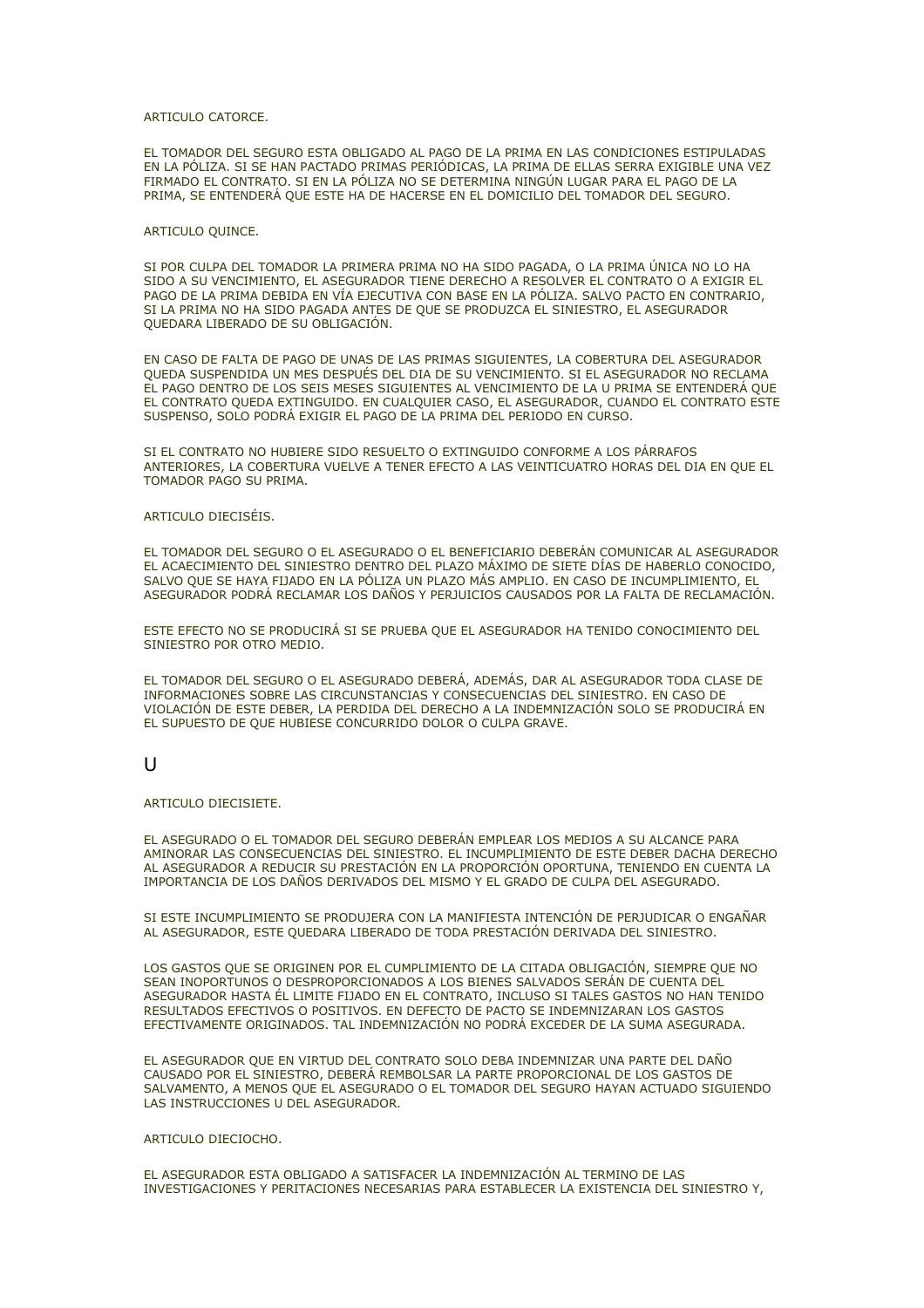EN SU CASO, EL IMPORTE DE LOS DAÑOS QUE RESULTEN DEL MISMO. EN CUALQUIER SUPUESTO, EL ASEGURADOR DEBERÁ EFECTUAR, DENTRO DE LOS CUARENTA DÍAS A PARTIR DE LA RECEPCIÓN DE LA DECLARACIÓN DEL SINIESTRO, EL PAGO DEL IMPORTE MÍNIMO DE LO QUE EL ASEGURADOR PUEDA DEBER, SEGÚN LAS CIRCUNSTANCIAS POR LAS CONOCIDAS.

CUANDO LA NATURALEZA DEL SEGURO LO PERMITA Y EL ASEGURADO LO CONSIENTA, EL ASEGURADOR PODRÁ SUSTITUIR EL PAGO DE LA INDEMNIZACIÓN POR LA REPARACIÓN O LA REPOSICIÓN DEL OBJETO SINIESTRADO.

ARTICULO DIECINUEVE.

SI EN EL PLAZO DE TRES MESES DESDE LA PRODUCCIÓN DEL SINIESTRO EL ASEGURADOR NO HUBIERE REALIZADO LA REPARACION DEL DAÑO O INDEMNIZADO SU IMPORTE EN METALICO O POR CAUSA NO JUSTIFICADA O QUE LE FUERE IMPUTABLE LA INDEMNIZACION SE INCREMENTARA EN UN 20 POR 100 ANUAL.

ARTICULO VEINTIUNO.

LAS COMUNICACIONES Y PAG UO DE PRIMAS QUE EFECTUE EL TOMADOR DEL SEGURO A UN AGENTE AFECTO REPRESENTANTE DEL ASEGURADOR SURTIRA LOS MISMOS EFECTOS QUE SI SE HUBIESEN REALIZADO DIRECTAMENTE A ESTE.

LAS COMUNICACIONES EFECTUADAS POR UNTE.

AGENTE LIBRE AL ASEGURADOR EN NOMBRE DEL TOMADOR DEL SEGURO SURTIRAN LOS MISMOS EFECTOS QUE SI LAS REALIZARA EL PROPIO TOMADOR, SALVO INDICACION EN CONTRARIO DE ESTE.

SECCION CUARTA. DURACION DEL CONTRATO Y PRESCRIPCION

#### ARTICULO VEINTIDOS

LA DURACION DEL CONTRATO SERA DETERMINADA EN LA POLIZA, LA CUAL NO PODRA FIJAR UN PLAZO SUPERIOR A DIEZ AÑOS. SIN EMBARGO, PODRA ESTABLECER QUE SE PRORROGUE UNA O MAS VECES POR UN PERIODO NO SUPERIOR A UN AÑO CADA VEZ.

LAS PARTES PUEDEN OPONERSE A LA PRORROGA DEL CONTRATO MEDIANTE UNA NOTIFICACION ESCRITA A LA OTRA PARTE, EFECTUADA CON UN PLAZO DE DOS MESES DE ANTICIPACION A LA CONCLUSION DEL PERIODO DEL SEGURO EN CURSO.

LO DISPUESTO EN LOS PARRAFOS PRECEDENTES NO SERA DE APLICACION EN CUANTO SEA IMCOMPATIBLE CON LA REGULACION DEL SEGURO SOBRE LA VIDA.

ARTICULO VEINTITRES.

LAS ACCIONES QUE SE DERIVEN DEL CONTRATO DE SEGURO PRESCRIBIRAN EN EL TERMINO DE DOS AÑOS SI SE TRATA DE SEGURO DE DAÑOS Y DE CINCO SI EL SEGURO ES DE PERSONAS.

## ARTICULO VEINTICUATRO.

SERA JUEZ COMPETENTE PARA EL CONOCIMIENTO DE LAS ACCIONES DERIVADAS DEL CONTRATO DE SEGURO EL DEL DOMICILIO DEL ASEGURADO, SIENDO NULO CUALQUIER PACTO EN CONTRARIO.

TITULO II

SEGUROS CONTRA DAÑOS

SECCION PRIMERA. DISPOSICIONES GENERALES

ARTICULO VEINTICINCO.

SIN PERJUICIO DE LO ESTABLECIDO EN EL ARTICULO CUARTO, EL CONTRATO DE SEGURO CONTRA DAÑOS ES NULO SI EN EL MOMENTO DE SU CONCLUSION NO EXISTE UN INTERES DEL ASEGURADO A LA INDEMNIZACION DEL DAÑO.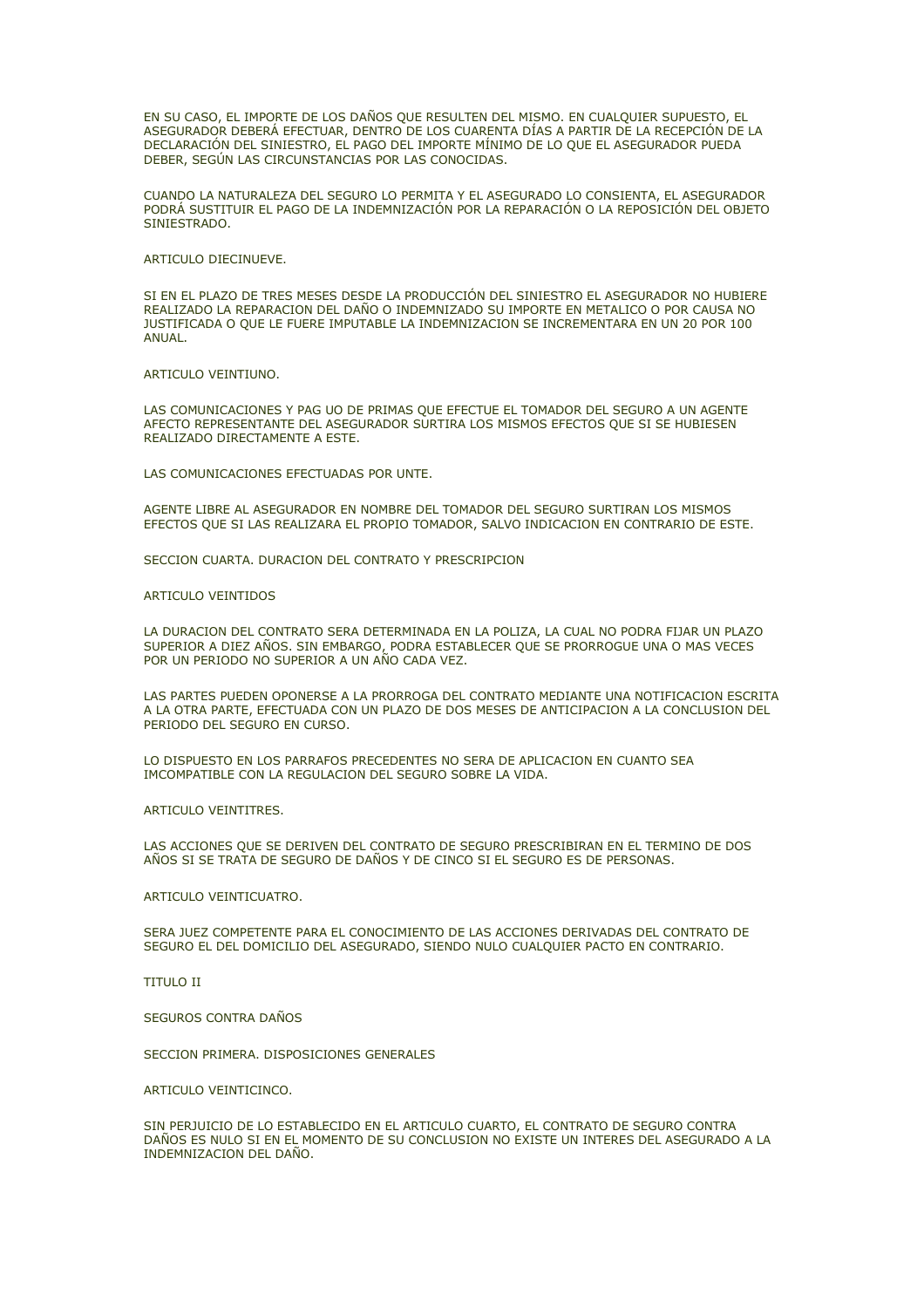### ARTICULO VEINTISEIS.

EL SEGURO NO PUEDE SER OBJETO DE ENRIQUECIMIENTO INJUSTO PARA EL ASEGURADO. PARA LA DETERMINACION DEL DAÑO SE ATENDERA AL VALOR DEL INTERES U ASEGURADO EN EL MOMENTO INMEDIATAMENTE ANTERIOR A LA REALIZACION DEL SINIESTRO.

### ARTICULO VEINTISIETE.

LA SUMA ASEGURADA REPRESENTA EL LIMITE MAXIMO DE LA INDEMNIZACION A PAGAR POR EL ASEGURADOR EN CADA SINIESTRO.

# ARTICULO VEINTIOCHO.

NO OBSTANTE LO DISPUESTO EN EL ARTICULO VEINTICINCO, LAS PARTES, DE COMUN ACUERDO,PODRAN FIJAR EN LA POLIZA O CON POSTERIORIDAD A LA CELEBRACION DEL CONTRATO EL VALOR DEL INTERES ASEGURADO QUE HABRA DE TENERSE EN CUENTA PARA EL CALCULO DE LA INDEMNIZACION.

SE ENTENDERA QUE LA POLIZA ES ESTIMADA CUANDO EL ASEGURADOR Y EL ASEGURADO HAYAN ACEPTADO EXPRESAMENTE EN ELLA EL VALOR ASIGNADO AL INTERES ASEGURADO.

EL ASEGURADOR UNICAMENTE PODRA IMPUGNAR EL VALOR ESTIMADO CUANDO SU ACEPTACION HAYA SIDO PRESTADA POR VIOLENCIA, INTIMIDACION O DOLO, O CUANDO POR ERROR LA ESTIMACION SEA NOTABLEMENTE SUPERIOR AL VALOR REAL, CORRESPONDIENTE AL MOMENTO DEL ACAECIMIENTO DEL SINIESTRO, FIJADO PERICIALMENTE.

#### ARTICULO VEINTINUEVE.

SI POR PACTO EXPRES UO LAS PARTES CONVIENEN QUE LA SUMA ASEGURADA CUBRA PLENAMENTE EL VALOR DEL INTERES DURANTE LA VIGENCIA DEL CONTRATO, LA POLIZA DEBERA CONTENER NECESARIAMENTE LOS CRITERIOS Y EL PROCEDIMIENTO PARA ADECUAR LA SUMA ASEGURADA Y LAS PRIMAS A LAS OSCILACIONES DEL VALOR DE INTERES.

### ARTICULO TREINTA.

SI EN EL MOMENTO DE LA PRODUCCION DEL SINIESTRO LA SUMA ASEGURADA ES INFERIOR AL VALOR DEL INTERES, EL ASEGURADOR INDEMNIZARA EL DAÑO CAUSADO EN LA MISMA PROPORCION EN LA QUE AQUELLA CUBRE EL INTERES ASEGURADO.

LAS PARTES, DE COMUN ACUERDO, PODRAN EXCLUIR EN LA POLIZA, O CON POSTERIORIDAD, A LA CELEBRACION DEL CONTRATO, LA APLICACION DE LA REGLA PROPORCIONAL PREVISTA EN EL PARRAFO ANTERIOR.

### ARTICULO TREINTA Y UNO.

SI LA SUMA ASEGURADA SUPERA NOTABLEMENTE EL VALOR DEL INTERES ASEGURADO, CUALQUIERA DE LAS PARTES DEL CONTRATO PODRA EXIGIR LA REDUCCION DE LA SUMA Y DE LA PRIMA, DEBIENDO RESTITUIR EL ASEGURADOR EL EXCESO DE LAS PRIMAS PERCIBIDAS. SI SE PRODUJERE EL SINIESTRO, EL ASEGURADOR INDEMNIZARA EL DAÑO EFECTIVAMENTE CAUSADO.

CUANDO EL SOBRESEGURO PREVISTO EN EL PARRAFO ANTERIOR SE DEBIERA A MALA FE DEL ASEGUR UADO, EL CONTRATO SERA INEFICAZ. EL ASEGURADOR DE BUENA FE PODRA, NO OBSTANTE,RETENER LAS PRIMAS VENCIDAS Y LAS DEL PERIODO EN CURSO.

#### ARTICULO TREINTA Y DOS.

CUANDO EN DOS O MAS CONTRATOS ESTIPULADOS POR EL MISMO TOMADOR CON DISTINTOS ASEGURADORES SE CUBRAN LOS EFECTOS QUE UN MISMO RIESGO PUEDE PRODUCIR SOBRE EL MISMO INTERES Y DURANTE IDENTICO PERIODO DE TIEMPO EL TOMADOR DEL SEGURO O EL ASEGURADO DEBERAN, SALVO PACTO EN CONTRARIO, COMUNICAR A CADA ASEGURADOR LOS DEMAS SEGUROS QUE ESTIPULE. SI POR DOLO SE OMITIERA ESTA COMUNICACION, Y EN CASO DE SOBRESEGURO SE PRODUJERA EL SINIESTRO, LOS ASEGURADORES, NO ESTAN OBLIGADOS A PAGAR LA INDEMNIZACION.

UNA VEZ PRODUCIDO EL SINIESTRO, EL TOMADOR DEL SEGURO O EL ASEGURADO DEBERA COMUNICARLO, DE ACUERDO CON LO PREVISTO EN EL ARTICULO DIECISEIS, A CADA ASEGURADOR, CON INDICACION DEL NOMBRE DE LOS DEMAS.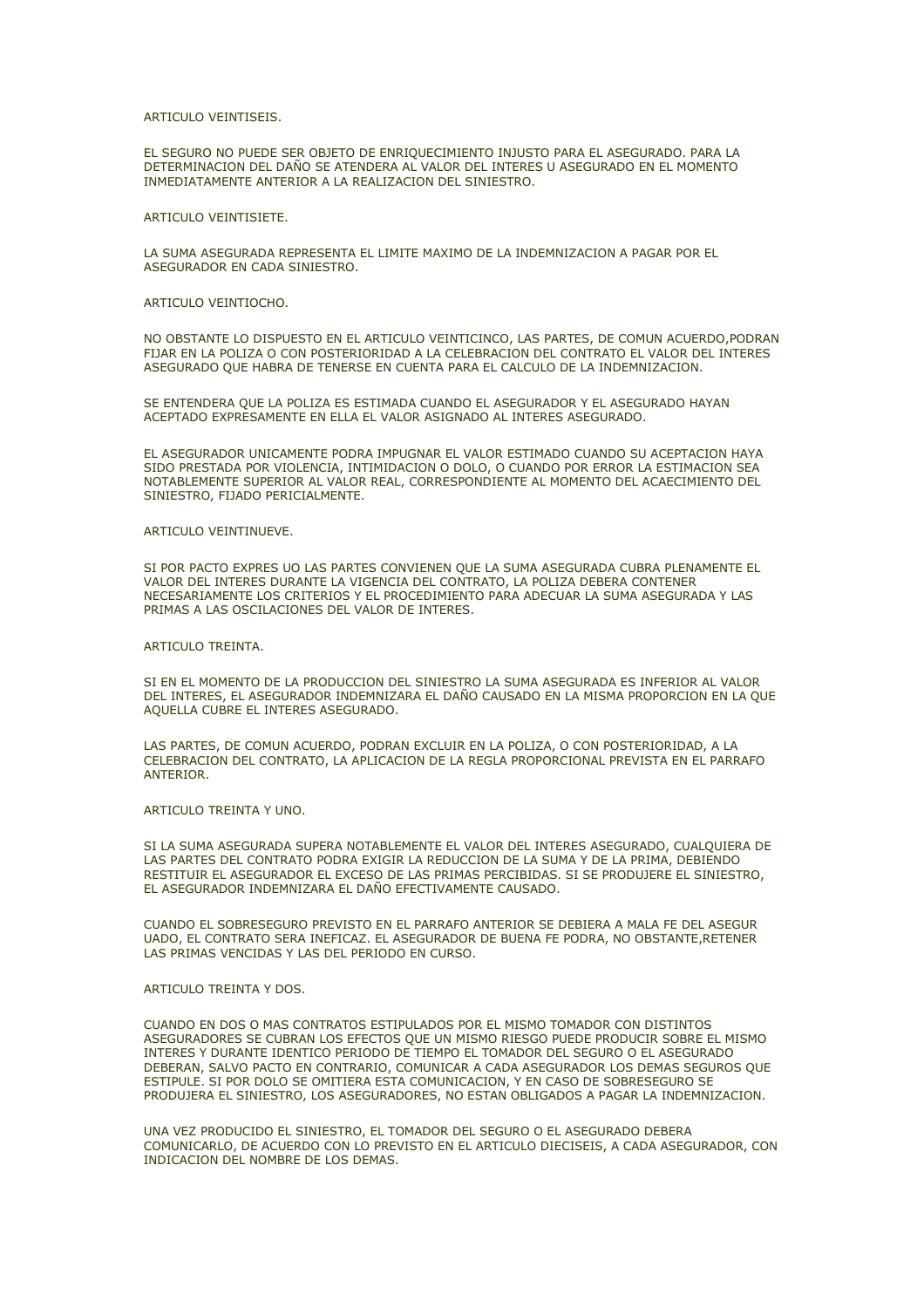LOS ASEGURADORES CONTRIBUIRAN AL ABONO DE LA INDEMNIZACION EN PROPORCION A LA PROPIA SUMA ASEGURADA, SIN QUE PUEDA SUPERARSE LA CUANTIA DEL DAÑO. DENTRO DE ESTE LIMITE EL ASEGURADO PUEDE PEDIR A CADA ASEGURADOR LA INDEMNIZACION DEBIDA, SEGUN EL RESPECTIVO CONTRATO. EL ASEGURADOR QUE HA PAGADO UNA CANTIDAD SUPERIOR A LA QUE PROPORCIONALMENTE LE CORRESPONDA PODRA REPETIR CONTRA EL U RESTO DE LOS ASEGURADORES.

SI EL IMPORTE TOTAL DE LAS SUMAS ASEGURADAS SUPERASE NOTABLEMENTE EL VALOR DEL INTERES, SERA DE APLICACION LO PREVISTO EN EL ARTICULO TREINTA Y UNO.

### ARTICULO TREINTA Y TRES.

CUANDO MEDIANTE UNO O VARIOS CONTRATOS DE SEGUROS, REFERENTES AL MISMO INTERES, RIESGO Y TIEMPO, SE PRODUCE UN REPARTO DE CUOTAS DETERMINADAS ENTRE VARIOS ASEGURADORES, PREVIO ACUERDO ENTRE ELLOS Y EL TOMADOR, CADA ASEGURADOR ESTA OBLIGADO, SALVO PACTO EN CONTRARIO, AL PAGO DE LA INDEMNIZACION SOLAMENTE EN PROPORCION A LA CUOTA RESPECTIVA.

NO OBSTANTE LO PREVISTO EN EL PARRAFO ANTERIOR, SI EN EL PACTO DE COASEGURO EXISTE UN ENCARGO A FAVOR DE UNO O VARIOS ASEGURADORES PARA SUSCRIBIR LOS DOCUMENTOS CONTRACTUALES O PARA PEDIR EL CUMPLIMIENTO DEL CONTRATO O CONTRATOS AL ASEGURADO EN NOMBRE DEL RESTO DE LOS ASEGURADORES, SE ENTENDERA QUE DURANTE TODA LA VIGENCIA DE LA RELACION ASEGURADORA LOS ASEGURADORES DELEGADOS ESTAN LEGITIMADOS PARA EJERCITAR TODOS LOS DERECHOS Y PARA RECIBIR CUANTAS DECLARACIONES Y RECLAMACIONES CORRESPONDAN AL ASEGURADO. EL ASEGURADOR QUE HA PAGADO UNA CANTIDAD SUPERIOR A LA QUE CORRESPONDA PODRA REPETIR CONTRA EL RESTO DE LOS ASEGURADORES.

### ARTICULO U TREINTA Y CUATRO.

EN CASO DE TRANSMISION DEL OBJETO ASEGURADO, EL ADQUIRENTE SE SUBROGA EN EL MOMENTO DE LA ENAJENACION EN LOS DERECHOS Y OBLIGACIONES QUE CORRESPONDIAN EN EL CONTRATO DE SEGURO AL ANTERIOR TITULAR. SE EXCEPTUA EL SUPUESTO DE POLIZAS NOMINATIVAS PARA RIESGOS NO OBLIGATORIOS, SI EN LAS CONDICIONES GENERALES EXISTE PACTO EN CONTRARIO.

EL ASEGURADO ESTA OBLIGADO A COMUNICAR POR ESCRITO AL ADQUIRENTE LA EXISTENCIA DEL CONTRATO DEL SEGURO DE LA COSA TRANSMITIDA. UNA VEZ VERIFICADA LA TRANSMISION, TAMBIEN DEBERA COMUNICARLA POR ESCRITO AL ASEGURADOR O A SUS REPRESENTANTES EN EL PLAZO DE QUINCE DIAS.

SERAN SOLIDARIAMENTE RESPONSABLES DEL PAGO DE LAS PRIMAS VENCIDAS EN EL MOMENTO DE LA TRANSMISION EL ADQUIRENTE Y EL ANTERIOR TITULAR O, EN CASO DE QUE ESTE HUBIERA FALLECIDO, SUS HEREDEROS.

### ARTICULO TREINTA Y CINCO.

EL ASEGURADOR PODRA RESCINDIR EL CONTRATO DENTRO DE LOS QUINCE DIAS SIGUIENTES A AQUEL EN QUE TENGA CONOCIMIENTO DE LA TRANSMISION VERIFICADA. EJERCITADO SU DERECHO Y NOTIFICADO POR ESCRITO AL ADQUIRENTE, EL ASEGURADOR QUEDA OBLIGADO DURANTE EL PLAZO DE UN MES, A PARTIR DE LA NOTIFICACION. EL ASEGURDOR DEBERA RESTITUIR LA PARTE DE PRIMA QUE CORRESPONDA U A PERIODOS DE SEGURO, POR LOS QUE, COMO CONSECUENCIA DE LA RESCISION, NO HAYA SOPORTADO EL RIESGO.

EL ADQUIRENTE DE COSA ASEGURADA TAMBIEN PUEDE RESCINDIR EL CONTRATO SI LO COMUNICA POR ESCRITO AL ASEGURADOR EN EL PLAZO DE QUINCE DIAS, CONTADOS DESDE QUE CONOCIO LA EXISTENCIA DEL CONTRATO.

EN ESTE CASO, EL ASEGURADOR ADQUIERE EL DERECHO A LA PRIMA CORRESPONDIENTE AL PERIODO QUE HUBIERA COMENZADO A CORRER CUANDO SE PRODUCE LA RESCISION.

ARTICULO TREINTA Y SEIS.

LAS POLIZAS A LA ORDEN O AL PORTADOR NO SE PUEDEN RESCINDIR POR TRANSMISION DEL OBJETO **ASEGURADO** 

ARTICULO TREINTA Y SIETE.

LAS NORMAS DE LOS ARTICULOS TREINTA Y CUATRO A TREINTA Y SEIS SE APLICARAN EN LOS CASOS DE MUERTE, SUSPENSION DE PAGOS, QUITA Y ESPERA, QUIEBRA O CONCURSO DEL TOMADOR DEL SEGURO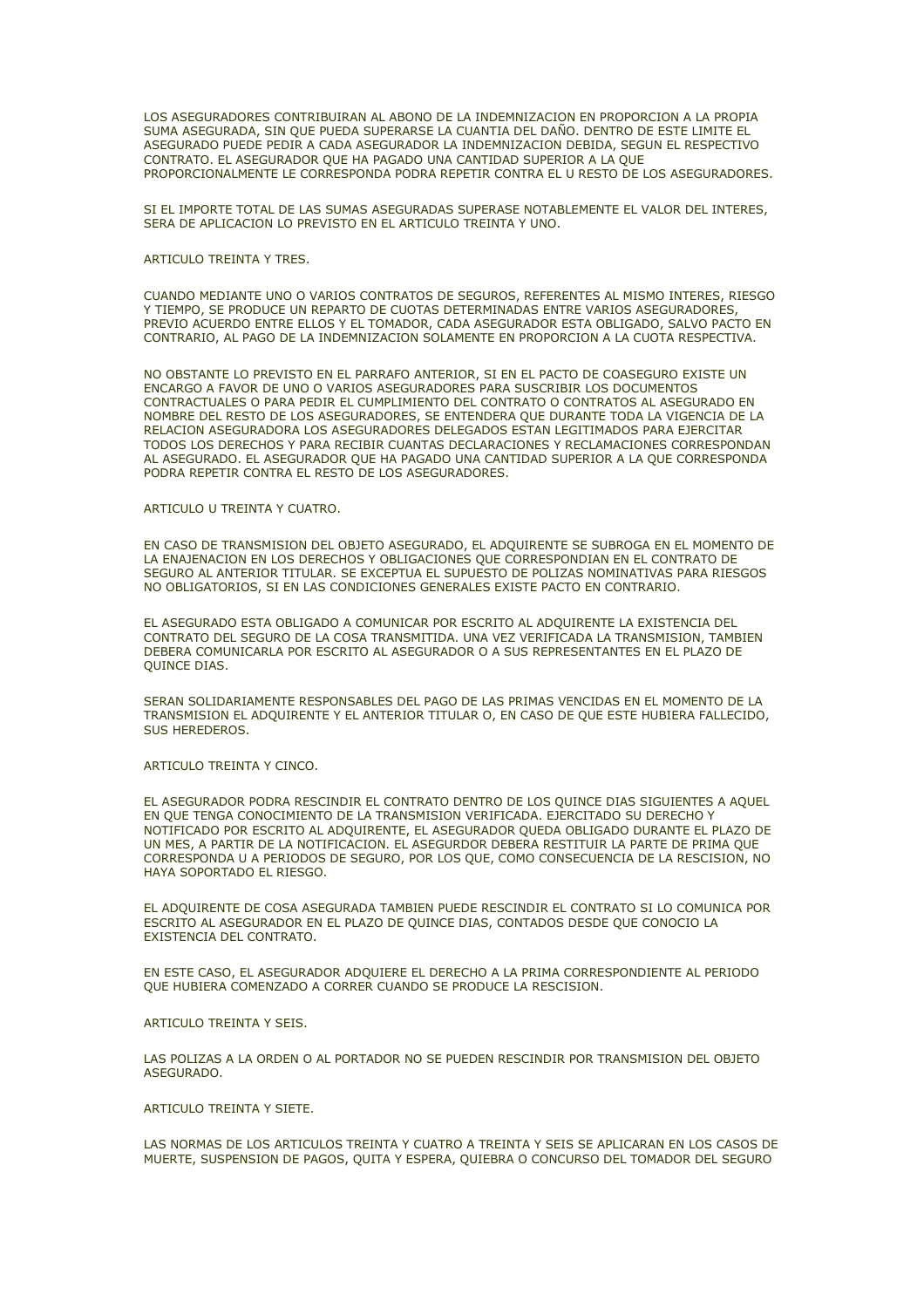#### O DEL ASEGURADO.

ARTICULO TREINTA Y OCHO.

UNA VEZ PRODUCIDO EL SINIESTRO, Y EN EL PLAZO DE CINCO DIAS, A PARTIR DE LA NOTIFICACION PREVISTA EN EL ARTICULO DIECISEIS, EL ASEGURADO O EL TOMADOR DEBERAN COMUNI UCAR POR ESCRITO AL ASEGURADOR LA RELACION DE LOS OBJETOS EXISTENTES AL TIEMPO DEL SINIESTRO, LA DE LOS SALVADOS Y LA ESTIMACION DE LOS DAÑOS.

INCUMBE AL ASEGURADO LA PRUEBA DE LA PREEXISTENCIA DE LOS OBJETOS. NO OBSTANTE, EL CONTENIDO DE LA POLIZA CONSTITUIRA UNA PRESUNCION A FAVOR DEL ASEGURADO CUANDO RAZONABLEMENTE NO PUEDAN APORTARSE PRUEBAS MAS EFICACES.

SI LAS PARTES SE PUSIESEN DE ACUERDO EN CUALQUIER MOMENTO SOBRE EL IMPORTE Y LA FORMA DE LA INDEMNIZACION, EL ASEGURADOR DEBERA PAGAR LA SUMA CONVENIDA O REALIZAR LAS OPERACIONES NECESARIAS PARA REEMPLAZAR EL OBJETO ASEGURADO, SI SU NATURALEZA ASI LO **PERMITIERA** 

SI NO SE LOGRASE EL ACUERDO DENTRO DEL PLAZO PREVISTO EN EL ARTICULO DIECIOCHO, CADA PARTE DESIGNARA UN PERITO, DEBIENDO CONSTAR POR ESCRITO LA ACEPTACION DE ESTOS. SI UNA DE LAS PARTES NO HUBIERA HECHO LA DESIGNACION, ESTARA OBLIGADA A REALIZARLA EN LOS OCHO DIAS SIGUIENTES, A LA FECHA EN QUE SEA REQUERIDA POR LA QUE HUBIERE DESIGNADO EL SUYO, Y DE NO HACERLO EN ESTE ULTIMO PLAZO SE ENTENDERA QUE ACEPTA EL DICTAMEN QUE EMITA EL PERITO DE LA OTRA PARTE, QUEDANDO VINCULADO POR EL MISMO.

EN CASO DE QUE LOS PERITOS LLEGUEN A UN ACUERDO, SE REFLEJARA EN UN ACTA CONJUNTA,EN LA QUE SE HARAN CONSTAR LAS CAUSAS DEL SINIESTRO, LA VALOR UACION DE LOS DAÑOS, LAS DEMAS CIRCUNSTANCIAS QUE INFLUYAN EN LA DETERMINACION DE LA INDEMNIZACION, SEGUN LA NATURALEZA DEL SEGURO DE QUE SE TRATE Y LA PROPUESTA DEL IMPORTE LIQUIDO DE LA INDEMNIZACION.

CUANDO NO HAYA ACUERDO ENTRE LOS PERITOS AMBAS PARTES DESIGNARAN UN TERCER PERITO DE CONFORMIDAD, Y DE NO EXISTIR ESTA, LA DESIGNACION SE HARA POR EL JUEZ DE PRIMERA INSTANCIA DEL LUGAR EN QUE SE HALLAREN LOS BIENES, EN ACTO DE JURISDICCION VOLUNTARIA Y POR LOS TRAMITES PREVISTOS PARA LA INSACULACION DE PERITOS EN LA LEY DE ENJUICIAMIENTO CIVIL. EN ESTE CASO EL DICTAMEN PERICIAL SE EMITIRA EN EL PLAZO SEÑALADO POR LAS PARTES O, EN SU DEFECTO, EN EL DE TREINTA DIAS, A PARTIR DE LA ACEPTACION DE SU NOMBRAMIENTO POR EL PERITO TERCERO.

EL DICTAMEN DE LOS PERITOS, POR UNAMINIDAD O POR MAYORIA, SE NOTIFICARA A LAS PARTES DE MANERA INMEDIATA Y EN FORMA INDUBITADA, SIENDO VINCULANTE PARA ESTOS, SALVO QUE SE IMPUGNE JUDICIALMENTE POR ALGUNA DE LAS PARTES, DENTRO DEL PLAZO DE TREINTA DIAS, EN EL CASO DEL ASEGURADOR, Y CIENTO OCHENTA EN EL DEL ASEGURADO, COMPUTADOS AMBOS DESDE LA FECHA DE SU NOTIFICACION. SI NO SE INTERPUSIESE EN DICHOS PLAZOS LA CORRESPONDIENTE ACCION, EL DICTAMEN PERICIAL DEVENDRA INATACABLE.

SI EL DICTAMEN DE LOS PERITOS FUERA IMPUGNADO, EL ASEGURADOR DEBERA ABONAR EL IMPORTE MINIMO A QUE S UE REFIERE EL ARTICULO DIECIOCHO, Y SI NO LO FUERA ABONARA EL IMPORTE DE LA INDEMNIZACION SEÑALADO POR LOS PERITOS EN UN PLAZO DE CINCO DIAS.

EN EL SUPUESTO DE QUE POR DEMORA DEL ASEGURADOR EN EL PAGO DEL IMPORTE DE LA INDEMNIZACION DEVENIDA INATACABLE AL ASEGURADO SE VIERE OBLIGADO A RECLAMARLO JUDICIALMENTE, LA INDEMNIZACION CORRESPONDIENTE SE VERA INCREMENTADA CON EL INTERES PREVISTO EN EL ARTICULO VEINTE, QUE, EN ESTE CASO, EMPEZARA A DEVENGARSE DESDE QUE LA VALORACION DEVINO INATACABLE PARA EL ASEGURADOR Y, EN TODO CASO, CON EL IMPORTE DE LOS GASTOS ORIGINADOS AL ASEGURADO POR EL PROCESO, A CUYA INDEMNIZACION HARA EXPRESA CONDENA LA SENTENCIA, CUALQUIERA QUE FUERA EL PROCEDIMIENTO JUDICIAL APLICABLE.

## ARTICULO TREINTA Y NUEVE.

CADA PARTE SATISFARA LOS HONORARIOS DE SU PERITO. LOS DEL PERITO TERCERO Y DEMAS GASTOS QUE OCASIONE LA TASACION PERICIAL SERAN DE CUENTA Y CARGO POR MITAD DEL ASEGURADO Y DEL ASEGURADOR. NO OBSTANTE, SI CUALQUIERA DE LAS PARTES HUBIERA HECHO NECESARIA LA PERITACION POR HABER MANTENIDO UNA VALORACION DEL DAÑO MANIFIESTAMENTE DESPROPORCIONADA, SERA ELLA LA UNICA RESPONSABLE DE DICHOS GASTOS.

### ARTICULO CUARENTA.

EL DERECHO U DE LOS ACREEDORES HIPOTECARIOS, PIGNORATICIOS O PRIVILEGIADOS SOBRE BIENES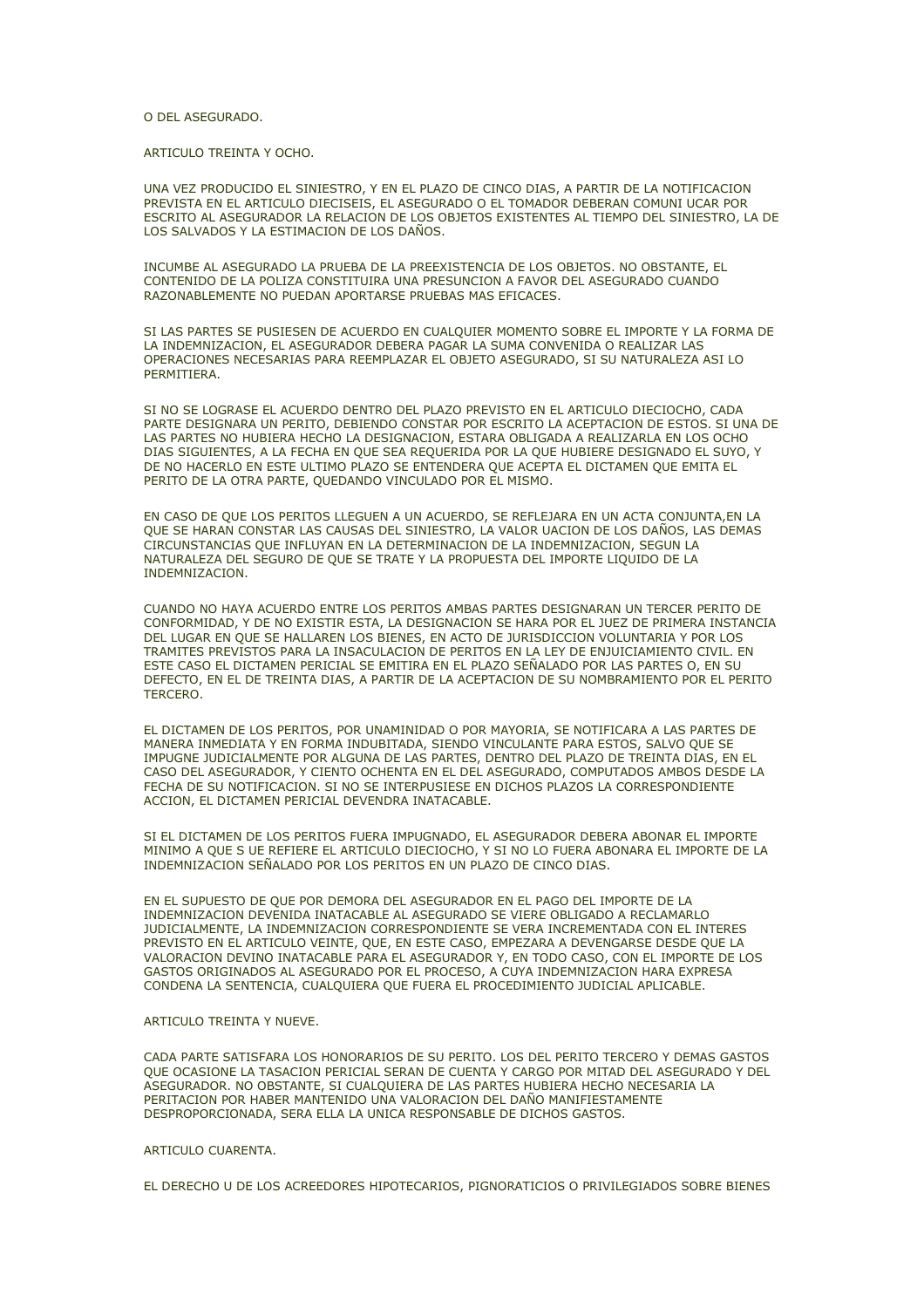ESPECIALMENTE AFECTOS SE EXTENDERA A LAS INDEMNIZACIONES QUE CORRESPONDAN AL PROPIETARIO POR RAZON DE LOS BIENES HIPOTECADOS, PIGNORADOS O AFECTADOS DE PRIVILEGIO, SI EL SINIESTRO ACAECIERE DESPUES DE LA CONSTITUCION DE LA GARANTIA REAL O DEL NACIMIENTO DEL PRIVILEGIO. A ESTE FIN EL TOMADOR DEL SEGURO O EL ASEGURADO DEBERAN COMUNICAR AL ASEGURADOR LA CONSTITUCION DE LA HIPOTECA, DE LA PRENDA O EL PRIVILEGIO CUANDO TUVIERA CONOCIMIENTO DE SU EXISTENCIA.

EL ASEGURADOR A QUIEN SE HAYA NOTIFICADO LA EXISTENCIA DE ESTOS DERECHOS NO PODRA PAGAR LA INDEMNIZACION DEBIDA SIN EL CONSENTIMIENTO DEL TITULAR DEL DERECHO REAL O DEL PRIVILEGIO. EN CASO DE CONTIENDA ENTRE LOS INTERESADOS O SI LA INDEMNIZACION HUBIERA DE HACERSE EFECTIVA ANTES DEL VENCIMIENTO DE LA OBLIGACION GARANTIZADA, SE DEPOSITARA SU IMPORTE EN LA FORMA QUE CONVENGA A LOS INTERESADOS, Y EN DEFECTO DE CONVENIO EN LA ESTABLECIDA EN LOS ARTICULOS MIL CIENTO SETENTA Y SEIS Y SIGUIENTES DEL CODIGO CIVIL.

SI EL ASEGURADOR PAGARE LA INDEMNIZACION, TRANSCURRIDO EL PLAZO DE TRES MESES DESDE LA NOTIFICACION DEL SINIESTRO A LOS ACREEDORES SIN QUE ESTOS SE HUBIESEN PRESENTADO, QUEDARA LIBERADO DE SU OBLIGACION.

ARTICULO CUARENTA Y UNO.

LA EXTINCION DEL CONTRATO DE SEGURO NO SERA OPONIBLE AL ACREEDOR HIPOTECARIO, PIGNORATICIO O PRIVIGELIADO HASTA QUE TRANSCURRA UN MES DESDE QUE SE LE COMUNICO EL HECHO QUE MOTIVO LA EXTINCION.

LOS ACREEDORES A QUE SE REFIERE ESTE ARTICULO PODRAN PAGAR LA PRIMA IMPAGADA POR EL TOMADOR DEL SEGURO O POR EL ASEGURADO, AUN CUANDO ESTOS SE OPUSIEREN. A ESTE EFECTO, EL ASEGURADOR DEBERA NOTIFICAR A DICHOS ACREEDORES EL IMPAGO EN QUE HA INCURRIDO EL ASEGURADO.

# ARTICULO CUARENTA Y DOS

EN EL CASO DE QUE LA INDEMNIZACION HAYA DE EMPLEARSE EN LA RECONSTRUCCION DE LAS COSAS SINIESTRADAS, EL ASEGURADOR NO PAGARA LA INDEMNIZACION SI EL ASEGURADO Y LOS ACREEDORES A QUE SE REFIEREN LOS ARTICULOS ANTERIORES NO SE PONEN DE ACUERDO SOBRE LAS GARANTIAS CON LAS QUE AQUELLAS HAN DE QUEDAR AFECTADAS A LA RECONSTRUCCION. EN CASO DE QUE NO SE LLEGUE A UN ACUERDO SE DEPOSITARA LA INDEMNIZACION CONFORME A LO DISPUESTO EN EL ARTICULO CUARENTA.

# ARTICULO CUARENTA Y TRES.

EL ASEGURADOR, UNA VEZ PAGADA LA INDEMNIZACION, PODRA EJERCITAR LOS DERECHOS Y LAS ACCIONES QUE POR RAZON DEL SINIESTRO CORRESPONDIERAN AL ASEGURADO FRENTE A LAS PERSONAS RESPONSABLES DEL MISMO, HASTA EL LIMITE DE LA UINDEMNIZACION.

EL ASEGURADOR NO PODRA EJERCITAR EN PERJUICIO DEL ASEGURADO LOS DERECHOS EN QUE SE HAYA SUBROGADO. EL ASEGURADO SERA RESPONSABLE DE LOS PERJUICIOS QUE, CON SUS ACTOS U OMISIONES, PUEDA CAUSAR AL ASEGURADOR EN SU DERECHO A SUBROGARSE.

EL ASEGURADOR NO TENDRA DERECHO A LA SUBROGACION CONTRA NINGUNA DE LAS PERSONAS CUYOS ACTOS U OMISIONES DEN ORIGEN A RESPONSABILIDAD DEL ASEGURADO, DE ACUERDO CON LA LEY, NI CONTRA EL CAUSANTE DEL SINIESTRO QUE SEA, RESPECTO DEL ASEGURADO, PARIENTE EN LINEA DIRECTA O COLATERAL DENTRO DEL TERCER GRADO CIVIL DE CONSANGUINIDAD, PADRE ADOPTANTE O HIJO ADOPTIVO QUE CONVIVAN CON EL ASEGURADO. PERO ESTA NORMA NO TENDRA EFECTO SI LA RESPONSABILIDAD PROVIENE DE DOLO O SI LA RESPONSABILIDAD ESTA AMPARADA MEDIANTE UN CONTRATO DE SEGURO. EN ESTE ULTIMO SUPUESTO, LA SUBROGACION ESTARA LIMITADA EN SU ALCANCE DE ACUERDO CON LOS TERMINOS DE DICHO CONTRATO.

EN CASO DE CONCURRENCIA DE ASEGURADOR Y ASEGURADO FRENTE A TERCERO RESPONSABLE, EL RECOBRO OBTENIDO SE REPARTIRA ENTRE AMBOS EN PROPORCION A SU RESPECTIVO INTERES.

## ARTICULO CUARENTA Y CUATRO.

EL ASEGURADOR NO CUBRE LOS DAÑOS POR HECHOS DE GUERRA CIVIL O INTERNACIONAL, MOTIN O T UUMULTO POPULAR, TERRORISMO, TERREMOTOS E INUNDACIONES, SALVO PACTO EN CONTRARIO Y EN LOS RAMOS QUE LEGALMENTE SE DETERMINEN Y SIN PERJUICIO DE LAS INDEMNIZACIONES QUE, CORRESPONDAN AL ""CONSORCIO DE COMPENSACION DE SEGUROS"", SEGUN SU NORMATIVA PROPIA.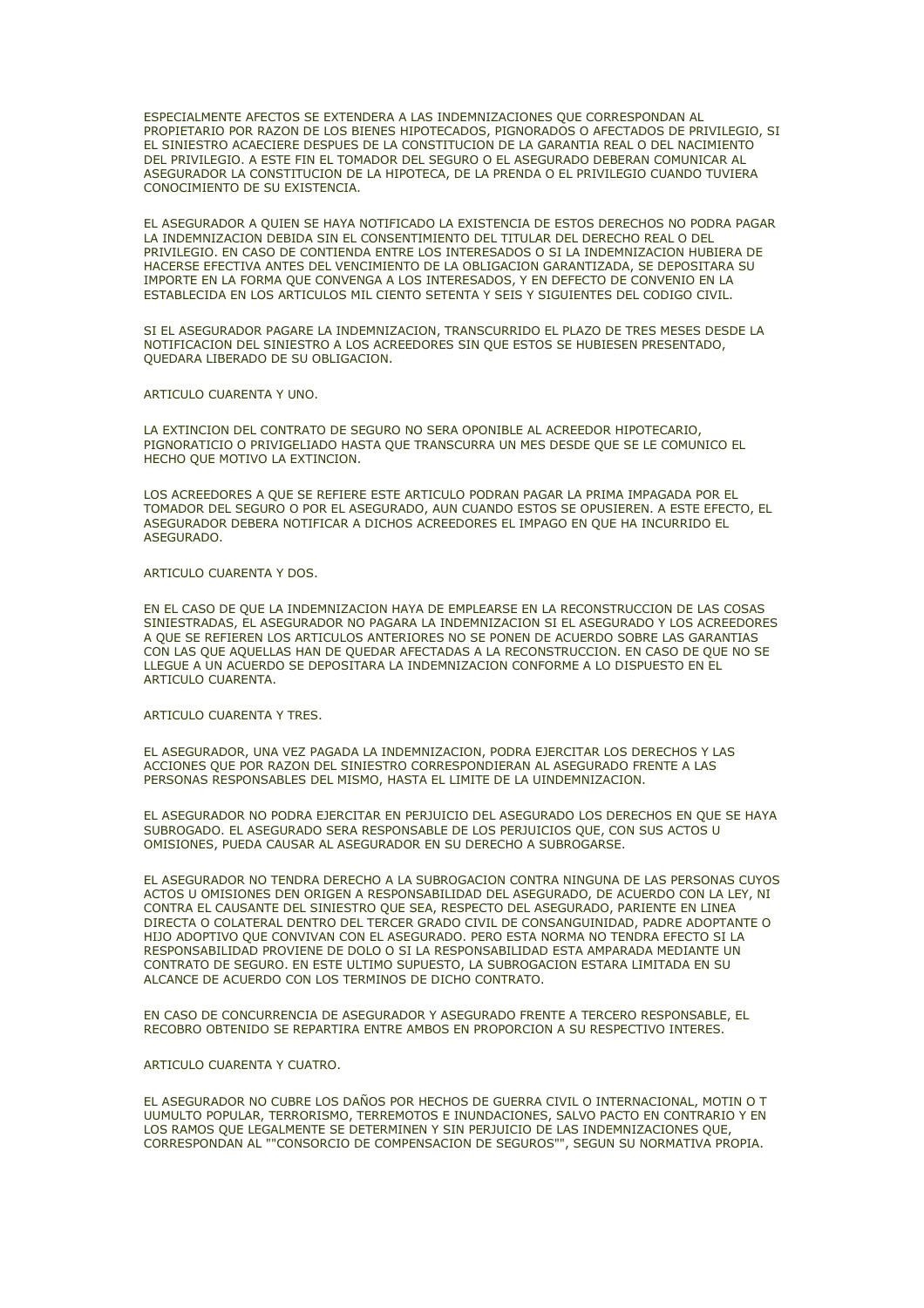#### SECCION SEGUNDA. SEGURO DE INCENDIOS

ARTICULO CUARENTA Y CINCO.

POR EL SEGURO CONTRA INCENDIOS EL ASEGURADOR SE OBLIGA DENTRO DE LOS LIMITES ESTABLECIDOS EN LA LEY Y EN EL CONTRATO A INDEMNIZAR LOS DAÑOS PRODUCIDOS POR INCENDIO EN EL OBJETO ASEGURADO.

SE CONSIDERA INCENDIO LA COMBUSTION Y EL ABRASAMIENTO CON LLAMA, CAPAZ DE PROPAGARSE, DE UN OBJETO U OBJETOS QUE NO ESTABAN DESTINADOS A SER QUEMADOS EN EL LUGAR Y MOMENTO EN OUE SE PRODUCE.

# ARTICULO CUARENTA Y SEIS.

LA COBERTURA DEL SEGURO SE EXTENDERA A LOS OBJETOS DESCRITOS EN LA POLIZA. SI SE TRATARE DE SEGURO SOBRE MOBILIARIO LA COBERTURA INCLUIRA LOS DAÑOS PRODUCIDOS POR EL INCENDIO EN LAS COSAS DE USO ORDINARIO O COMUN DEL ASEGURADO, DE SUS FAMILIARES,DEPENDIENTES Y DE LAS PERSONAS QUE CON EL CONVIVAN.

SALVO PACTO EXPRESO EN CONTRARIO, NO U QUEDARAN COMPRENDIDOS EN LA COBERTURA DEL SEGURO LOS DAÑOS QUE CAUSE EL INCENDIO EN LOS VALORES MOBILIARIOS PUBLICOS O PRIVADOS, EFECTOS DE COMERCIO, BILLETES DE BANCO, PIEDRAS Y METALES PRECIOSOS, OBJETOS ARTISTICOS O CUALESQUIERA OTROS OBJETOS DE VALOR QUE SE HALLAREN EN EL OBJETO ASEGURADO, AUN CUANDO SE PRUEBE SU PREEXISTENCIA Y SU DESTRUCCION O DETERIORO POR EL SINIESTRO.

## ARTICULO CUARENTA Y SIETE.

LA DESTRUCCION O DETERIORO DE LOS OBJETOS ASEGURADOS FUERA DEL LUGAR DESCRITO EN LA POLIZA EXCLUIRA LA INDEMNIZACION DEL ASEGURADOR, A MENOS QUE SU TRASLADO O CAMBIO LE HUBIERE SIDO PREVIAMENTE COMUNICADO POR ESCRITO Y ESTE NO HUBIESE MANIFESTADO EN EL PLAZO DE QUINCE DIAS SU DISCONFORMIDAD.

# ARTICULO CUARENTA Y OCHO.

EL ASEGURADOR ESTARA OBLIGADO A INDEMNIZAR LOS DAÑOS PRODUCIDOS POR EL INCENDIO CUANDO ESTE SE ORIGINE POR CASO FORTUITO, POR MALQUERENCIA DE ESTRAÑOS, POR NEGLIGENCIA PROPIA O DE LAS PERSONAS DE QUIENES SE RESPONDA CIVILMENTE.

EL ASEGURADOR NO ESTARA OBLIGADO A INDEMNIZAR LOS DAÑOS PROVOCADOS POR EL INCENDIO CUANDO ESTE SE ORIGINE POR DOLO O CULPA GRAVE DEL ASEGURADO, O POR LOS SINIESTROS CUYA COBERTURA CORRESPONDE AL ""CONSORCIO DE COMPENSACIO UN DE SEGUROS"", SEGUN LAS DISPOSICIONES VIGENTES.

ARTICULO CUARENTA Y NUEVE.

EL ASEGURADOR INDEMNIZARA TODOS LOS DAÑOS Y PERDIDAS MATERIALES CAUSADOS POR LA ACCION DIRECTA DEL FUEGO, ASI COMO LOS PRODUCIDOS POR LAS CONSECUENCIAS INEVITABLES DEL INCENDIO Y EN PARTICULAR:

PRIMERO.-LOS DAÑOS QUE OCASIONEN LAS MEDIDAS NECESARIAS ADOPTADAS POR LA AUTORIDAD O EL ASEGURADO PARA IMPEDIR, CORTAR O EXTINGUIR EL INCENDIO, CON EXCLUSION DE LOS GASTOS QUE OCASIONE LA APLICACION DE TALES MEDIDAS, SALVO PACTO EN CONTRARIO.

SEGUNDO.-LOS GASTOS QUE OCASIONE AL ASEGURADO EL TRANSPORTE DE LOS EFECTOS ASEGURADOS O CUALESQUIERA OTRAS MEDIDAS ADOPTADAS CON EL FIN DE SALVARLOS DEL INCENDIO.

TERCERO.-LOS MENOSCABOS QUE SUFRAN LOS OBJETOS SALVADOS POR LAS CIRCUNSTANCIAS DESCRITAS EN LOS DOS NUMEROS ANTERIORES.

CUARTO.-EL VALOR DE LOS OBJETOS DESAPARECIDOS, SIEMPRE QUE EL ASEGURADO ACREDITE SU PREEXISTENCIA Y SALVO QUE EL ASEGURADOR PRUEBE QUE FUERON ROBADOS O HURTADOS.

QUINTO.-CUALESQUIERA OTROS QUE SE CONSIGNEN EN LA POLIZA.

SECCION TERCERA. SEGURO CONTRA EL ROBO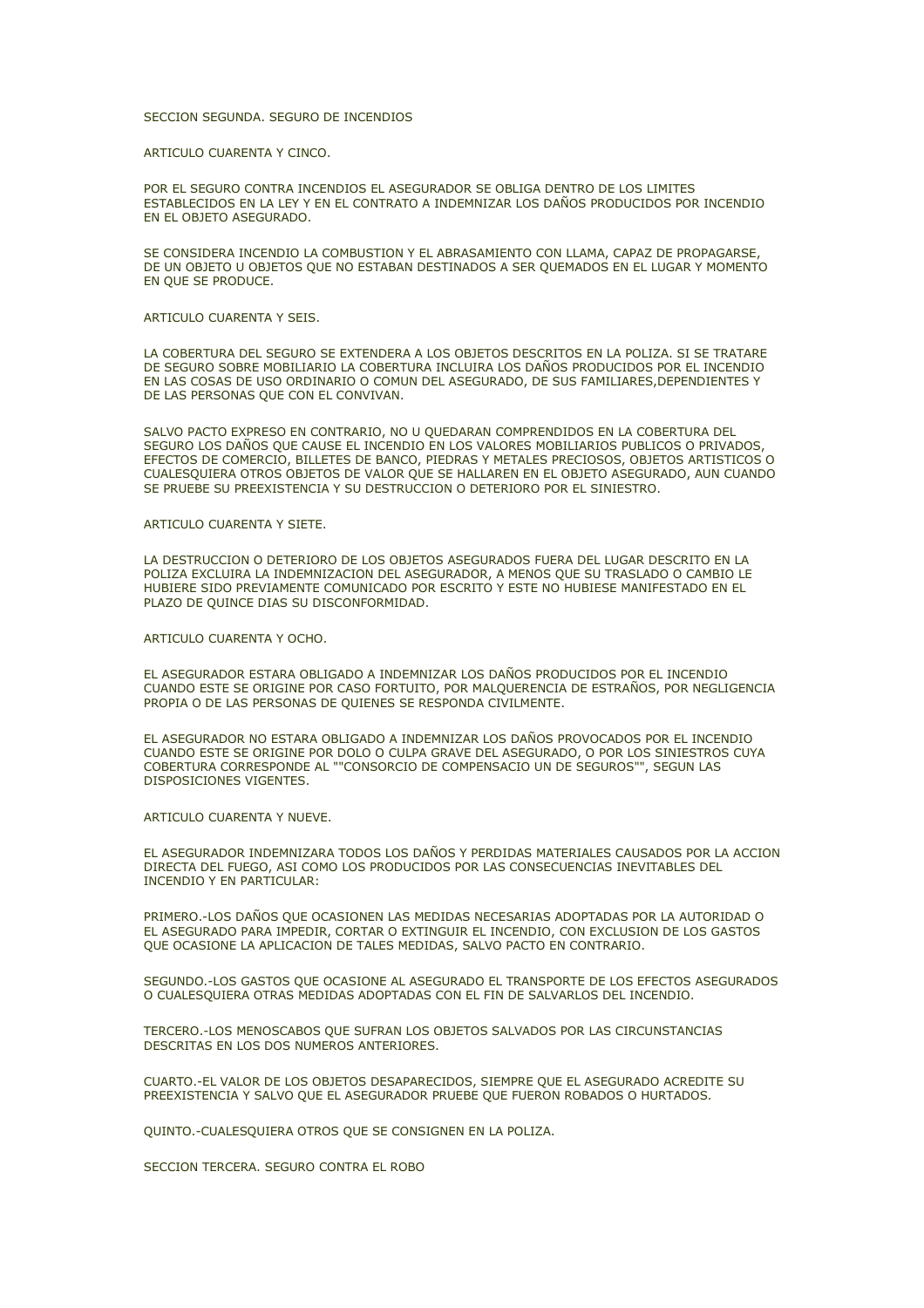ARTICULO CINCUENTA

POR EL SEGURO CONTRA ROBO, EL ASEGURADOR SE OBLIGA, DENTRO DE LOS LIMITES ESTABLECIDOS EN LA LEY Y EN EL CONTRATO, A INDEMNIZAR LOS DAÑOS DERIVADOS DE LA SUSTRACCION ILEGITIMA POR PARTE DE TERCEROS DE LAS COSAS ASEGURADAS.

LA COBERTURA COMPRENDE EL DAÑO CAUSADO POR LA COMISION DEL DELITO EN CUALQUIERA DE SUS FORMAS.

ARTICULO CINCUENTA Y UNO.

LA INDEMNIZACION DEL ASEGURADOR COMPRENDERA NECESARIAMENTE, DE ACUERDO CON LO DISPUESTO EN EL ARTICULO VEINTISIETE:

PRIMERO.-EL VALOR DEL INTERES ASEGURADO CUANDO EL OBJETO ASEGURADO, EFECTIVAMENTE,SEA SUSTRAIDO Y NO FUERA HALLADO EN EL PLAZO SEÑALADO EN EL CONTRATO.

SEGUNDO.-EL DAÑO QUE LA COMISION DEL DELITO, EN CUALQUIERA DE SUS FORMAS, CAUSARE EN EL OBJETO ASEGURADO.

ARTICULO CINCUENTA Y DOS.

EL ASEGURADOR, SALVO PACTO EN CONTRARIO, NO VENDRA OBLIGADO A REPARAR LOS EFECTOS DEL SINI UESTRO CUANDO ESTE SE HAYA PRODUCIDO POR CUALQUIERA DE LAS SIGUIENTES CAUSAS:

PRIMERA.-POR NEGLIGENCIA GRAVE DEL ASEGURADO, DEL TOMADOR DEL SEGURO O DE LAS PERSONAS QUE DE ELLOS DEPENDAN O CON ELLOS CONVIVAN.

SEGUNDA.-CUANDO EL OBJETO ASEGURADO SEA SUSTRAIDO FUERA DEL LUGAR DESCRITO EN LA POLIZA O CON OCASION DE SU TRANSPORTE, A NO SER QUE UNA U OTRA CIRCUNSTANCIAS HUBIERAN SIDO EXPRESAMENTE CONSENTIDAS POR EL ASEGURADOR.

TERCERA.-CUANDO LA SUSTRACCION SE PRODUZCA CON OCASION DE SINIESTROS CUYA INDEMNIZACION CORRESPONDA AL ""CONSORCIO DE COMPENSACION DE SEGUROS"", SEGUN LAS DISPOSICIONES VIGENTES.

ARTICULO CINCUENTA Y TRES

PRODUCIDO Y DEBIDAMENTE COMUNICADO EL SINIESTRO AL ASEGURADOR, SE OBSERVARAN LAS REGLAS SIGUIENTES:

PRIMERA.-SI EL OBJETO ASEGURADO ES RECUPERADO ANTES DEL TRANSCURSO DEL PLAZO SEÑALADO EN LA POLIZA, EL ASEGURADO DEBERA RECIBIRLO, A MENOS QUE EN ELLA LE HUBIERA RECONOCIDO EXPRESAMENTE LA FACULTAD DE SU ABANDONO AL ASEGURADOR.

SEGUNDA.-SI EL OBJETO ASEGURADO ES RECUPERADO TRANSCURRIDO EL PLAZO PACTADO, Y UNA VEZ PAGADA LA UINDEMNIZACION, EL ASEGURADO PODRA RETENER LA INDEMNIZACION PERCIBIDA ABANDONANDO AL ASEGURADOR LA PROPIEDAD DEL OBJETO ASEGURADO, O READQUIRIRLO, RESTITUYENDO EN ESTE CASO, LA INDEMNIZACION PERCIBIDA POR LA COSA O COSAS RESTITUIDAS.

SECCION CUARTA. SEGURO DE TRANSPORTES TERRESTRES

ARTICULO CINCUENTA Y CUATRO.

POR EL SEGURO DE TRANSPORTE TERRESTRE EL ASEGURADOR SE OBLIGA, DENTRO DE LOS LIMITES ESTABLECIDOS POR LA LEY Y EN EL CONTRATO, A INDEMNIZAR LOS DAÑOS MATERIALES QUE PUEDAN SUFRIR CON OCASION O CONSECUENCIA DEL TRANSPORTE LAS MERCANCIAS PORTEADAS, EL MEDIO UTILIZADO U OTROS OBJETOS ASEGURADOS.

ARTICULO CINCUENTA Y CINCO.

EN EL CASO DE QUE EL VIAJE SE EFECTUE UTILIZANDO DIVERSOS MEDIOS DE TRANSPORTE, Y NO PUEDA DETERMINARSE EL MOMENTO EN QUE SE PRODUJO EL SINIESTRO, SE APLICARAN LAS NORMAS DEL SEGURO DE TRANSPORTE TERRESTRE SI EL VIAJE POR ESTE MEDIO CONSTITUYE LA PARTE MAS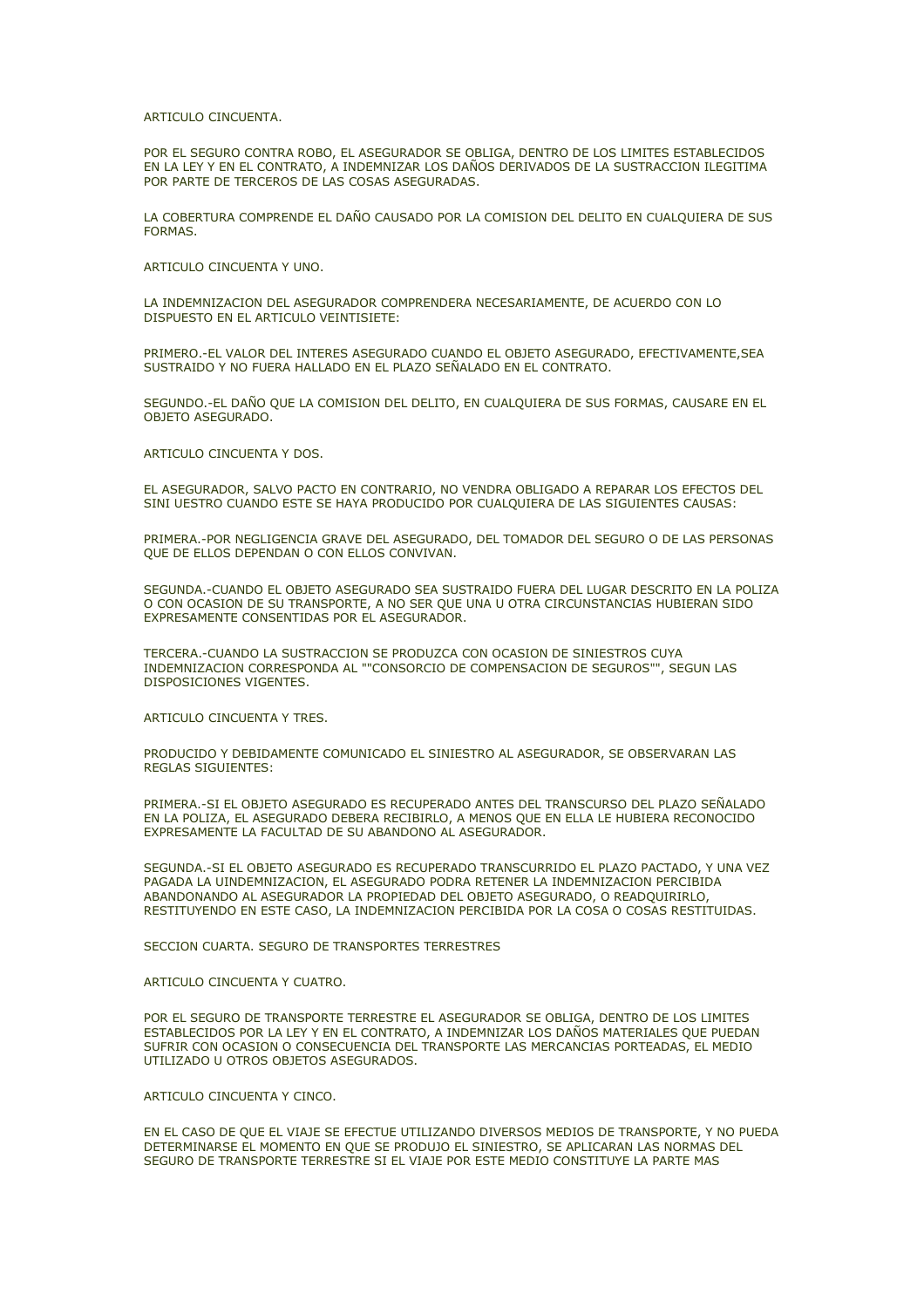#### IMPORTANTE DEL MISMO.

EN CASO DE QUE EL TRANSPORTE TERRESTRE SEA ACCESORIO DE UNO MARITIMO O AEREO SE APLICARAN A TODO EL TRANSPORTE LAS NORMAS DEL SEGURO MARITIMO AEREO.

#### ARTICULO CINCUENTA Y SEIS.

PODRAN CONTRATAR ESTE SEGURO NO SOLO EL PROPIETARIO DEL VEHICULO O DE LAS MERCANCIAS TRANSPORTADAS, SINO TAMBIEN EL COMISIONISTA DE TRANSPORTE Y LAS AGENCIAS DE TRANSPORTE Y LAS AGENCIAS DE TRANSPORTES, ASI COMO TODOS LOS QUE TENGAN INTERES EN LA CONSERVACION DE LAS MERCANCIAS, EXPRESANDO EN LA POLIZA EL CONCEPTO EN QUE SE CONTRATA EL SEGURO.

## ARTICULO CINCUENTA Y SIETE.

EL SEGURO DE TRANSPORTE TERRESTRE PUEDE CONTRATARSE POR VIAJE O POR UN TIEMPO DETERMINADO. EN CUALQUIER CASO, EL ASEGURADOR INDEMNIZARA, DE ACUERDO CON LO CONVENIDO EN EL CONTRATO DE SEGURO, LOS DAÑOS QUE SEAN CONSECUENCIA DE SINIESTROS ACAECIDOS DURANTE EL PLAZO DE VIGENCIA DEL CONTRATO, AUNQUE SUS EFECTOS SE MANIFIESTEN CON POSTERIORIDAD PERO SIEMPRE DENTRO DE LOS SEIS MESES SIGUIENTES A LA FECHA DE SU **EXPIRACION** 

EL ASEGURADOR NO RESPONDERA POR EL DAÑO DEBIDO A LA NATURALEZA INTRINSECA O VICIOS PROPIOS DE LAS MERCANCIAS TRANSPORTADAS.

## ARTICULO CINCUENTA Y OCHO.

SALVO PACTO EXPRESO EN CONTRARIO, SE ENTENDERA QUE LA COBERTURA DEL SEGURO COMIENZA DESDE QUE SE ENTREGAN LAS MERCANCIAS AL PORTEADOR U PARA SU TRANSPORTE EN EL PUNTO DE PARTIDA DEL VIAJE ASEGURADO, Y TERMINARA CUANDO SE ENTREGUEN AL DESTINATARIO EN EL PUNTO DE DESTINO, SIEMPRE QUE LA ENTREGA SE REALICE DENTRO DEL PLAZO PREVISTO EN LA POLIZA.

NO OBSTANTE, CUANDO SE PACTE EXPRESAMENTE, EL SEGURO PUEDE EXTENDERSE A LOS RIESGOS QUE AFECTEN A LAS MERCANCIAS DESDE QUE SALEN DEL ALMACEN O DOMICILIO DEL CARGADOR PARA SU ENTREGA AL TRANSPORTISTA HASTA QUE ENTRAN PARA SU ENTREGA EN EL DOMICILIO O ALMACEN DEL DESTINATARIO.

# ARTICULO CINCUENTA Y NUEVE.

SALVO PACTO EXPRESO EN CONTRARIO, LA COBERTURA DEL SEGURO PREVISTA EN LOS ARTICULOS ANTERIORES COMPRENDERA EL DEPOSITO TRANSITORIO DE LAS MERCANCIAS Y LA INMOVILIZACION DEL VEHICULO O SU CAMBIO DURANTE EL VIAJE CUANDO SE DEBAN A INCIDENCIAS PROPIAS DEL TRANSPORTE ASEGURADO Y NO HAYAN SIDO CAUSADOS POR ALGUNOS DE LOS ACONTECIMIENTOS EXCLUIDOS DEL SEGURO.

LA POLIZA PODRA ESTABLECER UN PLAZO MAXIMO Y, TRANSCURRIDO ESTE SIN REANUDARSE EL TRANSPORTE, CESARA LA COBERTURA DEL SEGURO.

## ARTICULO SESENTA.

EL ASEGURADO NO PERDERA SU DERECHO A LA INDEMNIZACION CUANDO SE HAYA ALTERADO EL MEDIO UDE TRANSPORTE, EL ITINERARIO O LOS PLAZOS DEL VIAJE O ESTE SE HAYA REALIZADO EN TIEMPO DISTINTO AL PREVISTO, EN TANTO LA MODIFICACION NO SEA IMPUTABLE AL ASEGURADO, SIN PERJUICIO DE LO DISPUESTO EN LOS ARTICULOS ONCE Y DOCE.

# ARTICULO SESENTA Y UNO.

EL ASEGURADOR INDEMNIZARA LOS DAÑOS QUE SE PRODUZCAN EN LAS MERCANCIAS O VALORES CONFORME A LO DISPUESTO EN LOS NUMEROS SIGUIENTES:

PRIMERO.-SE CONSIDERARAN COMPRENDIDOS EN LOS GASTOS DE SALVAMENTO DEL ARTICULO DIECISIETE LOS QUE FUERE NECESARIO O CONVENIENTE REALIZAR PARA REEXPEDIR LOS OBJETOS TRANSPORTADOS.

SEGUNDO.-EN CASO DE PERDIDA TOTAL DEL VEHICULO EL ASEGURADO PODRA ABANDONARLO AL ASEGURADOR, SI ASI SE HUBIESE PACTADO, SIEMPRE QUE SE OBSERVEN LOS PLAZOS Y LOS DEMAS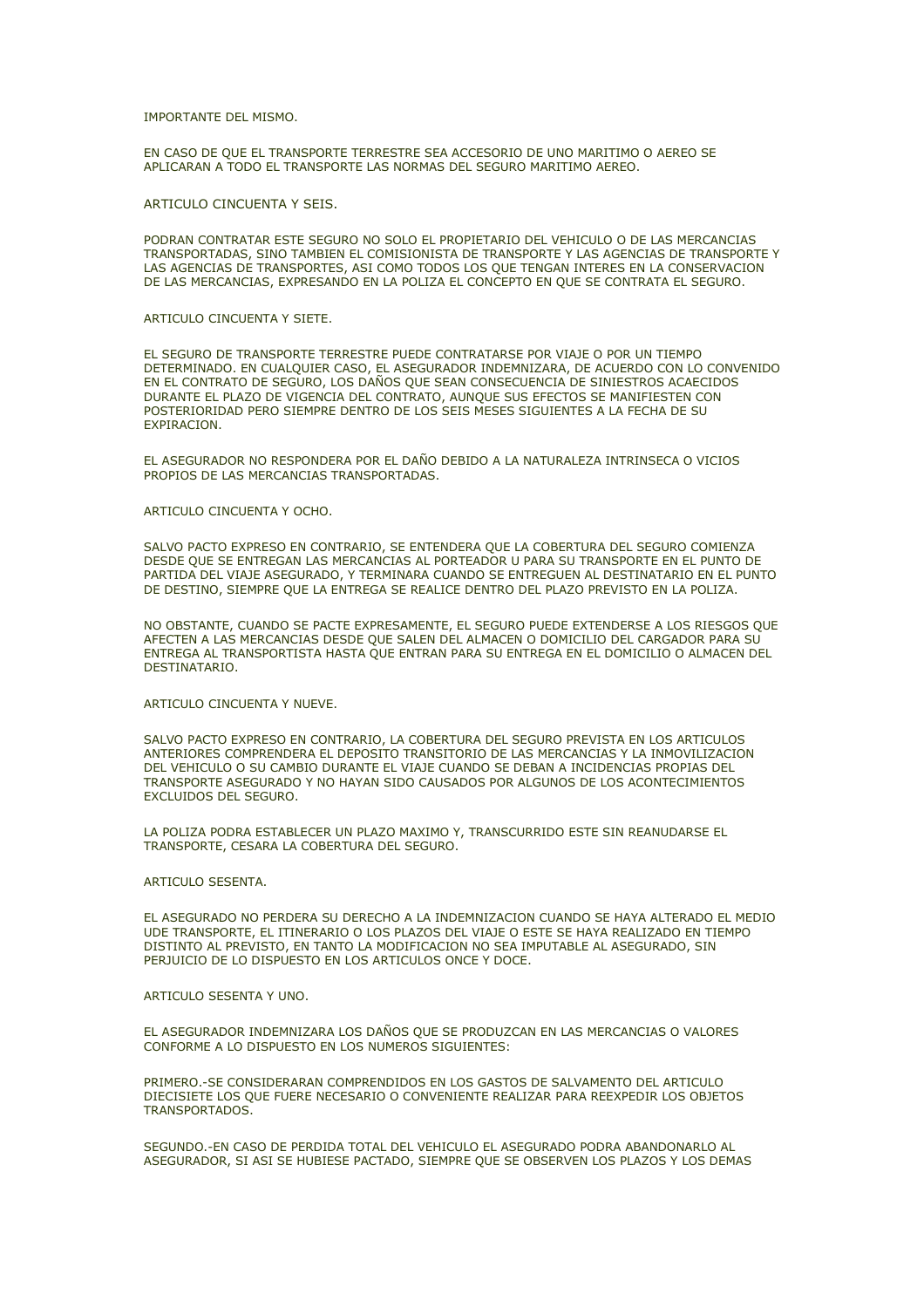#### REQUISITOS ESTABLECIDOS POR LA POLIZA.

ARATICULO SESENTA Y DOS.

EN DEFECTO DE ESTIMACION, LA INDEMNIZACION CUBRIRA, EN CASO DE PERDIDA TOTAL, EL PRECIO QUE TUVIERAN LAS MERCANCIAS EN EL LUGAR Y EN EL MOMENTO EN QUE SE CARGARAN Y, ADEMAS, TODOS LOS GASTOS REALIZADOS PARA ENTREGARLAS AL TRANSPORTISTA Y EL PRECIO DEL SEGURO SI RECAYERA SOBRE EL ASEGURADO.

NO OBSTANTE LO DISPUESTO EN EL PARRAFO ANTERIOR, CUANDO EL SEGURO CUBRE LOS RIESGOS DE MERCANCIAS QUE SE DESTINEN A LA VENTA, LA INDEMNIZACION SE REGULARA POR EL VALOR QUE LAS MERCANCIAS TUVIERAN EN EL LUGAR DE DESTINO.

SECCION QUINTA. SEGURO DE LUCRO CESANTE

ARTICULO SESENTA Y TRES

POR EL SEGURO DE LUCRO CESANTE EL ASEGURADOR SE OBLIGA, DENTRO DE LOS LIMITES ESTABLECIDOS EN LA LEY EN EL CONTRATO, A INDEMNIZAR AL ASEGURADO LA PERDIDA DEL RENDIMIENTO ECONOMICO QUE HUBIERA PODIDO ALCANZARSE EN UN ACTO O ACTIVIDAD DE NO HABERSE PRODUCIDO EL SINIESTRO DESCRITO EN EL CONTRATO.

ESTE SEGURO PODRA CELEBRARSE COMO CONTRATO AUTONOMO O AÑADIRSE COMO UN PACTO A OTRO DE DISTINTA NATURALEZA.

ARTICULO SESENTA Y CUATRO.

CUANDO EL TOMADOR DEL SEGURO O EL ASEGURADO REALICEN, RESPECTO A UN DETERMINADO OBJETO, UN CONTRATO DE SEGURO DE LUCRO CESANTE CON UN ASEGURADOR Y OTRO DE SEGURO DE DAÑOS CON OTRO ASEGURADOR DISTINTO, DEBERAN COMUNICAR SIN DEMORA ALGUNA, A CADA UNO DE LOS ASEGURADORES, LA EXISTENCIA DEL OTRO SEGURO. EN LA COMUNICACION SE INDICARA NO SOLO LA DENOMINACION SOCIAL DEL ASEGURAD UOR CON EL QUE SE HA CONTRATADO EL OTRO SEGURO, SINO TAMBIEN LA SUMA ASEGURADA Y DEMAS ELEMENTOS ESENCIALES. LA INEXISTENCIA DE ESTA COMUNICACION PRODUCIRA, EN SU CASO, LOS EFECTOS PREVISTOS EN LA SECCION SEGUNDA DEL TITULO PRIMERO DE LA PRESENTE LEY.

ARTICULO SESENTA Y CINCO.

EN DEFECTO DE PACTO EXPRESO, EL ASEGURADOR DEBERA INDEMNIZAR:

PRIMERO.-LA PERDIDA DE BENEFICIOS QUE PRODUZCA EL SINIESTRO DURANTE EL PERIODO PREVISTO EN LA POLIZA.

SEGUNDO.-LOS GASTOS GENERALES QUE CONTINUAN GRAVANDO AL ASEGURADO DESPUES DE LA PRODUCCION DEL SINIESTRO.

TERCERO.-LOS GASTOS QUE SEAN CONSECUENCIA DIRECTA DEL SINIESTRO ASEGURADO.

ARTICULO SESENTA Y SEIS

EL TITULAR DE UNA EMPRESA PUEDE ASEGURAR LA PERDIDA DE BENEFICIOS Y LOS GASTOS GENERALES QUE HAYA DE SEGUIR SOPORTANDO CUANDO LA EMPRESA QUEDE PARALIZADA TOTAL O PARCIALMENTE A CONSECUENCIA DE LOS ACONTECIMIENTOS DELIMITADOS EN EL CONTRATO.

ARTICULO SESENTA Y SIETE.

SI EL CONTRATO U TUVIERA EXCLUSIVAMENTE POR OBJETO LA PERDIDA DE BENEFICIOS LAS PARTES NO PODRAN PREDETERMINAR EL IMPORTE DE LA INDEMNIZACION.

SECCION SEXTA. SEGURO DE CAUCION

ARTICULO SESENTA Y OCHO.

POR EL SEGURO DE CAUCION EL ASEGURADOR SE OBLIGA, EN CASO DE INCUMPLIMIENTO POR EL TOMADOR DEL SEGURO DE SUS OBLIGACIONES LEGALES O CONTRACTUALES, A INDEMNIZAR AL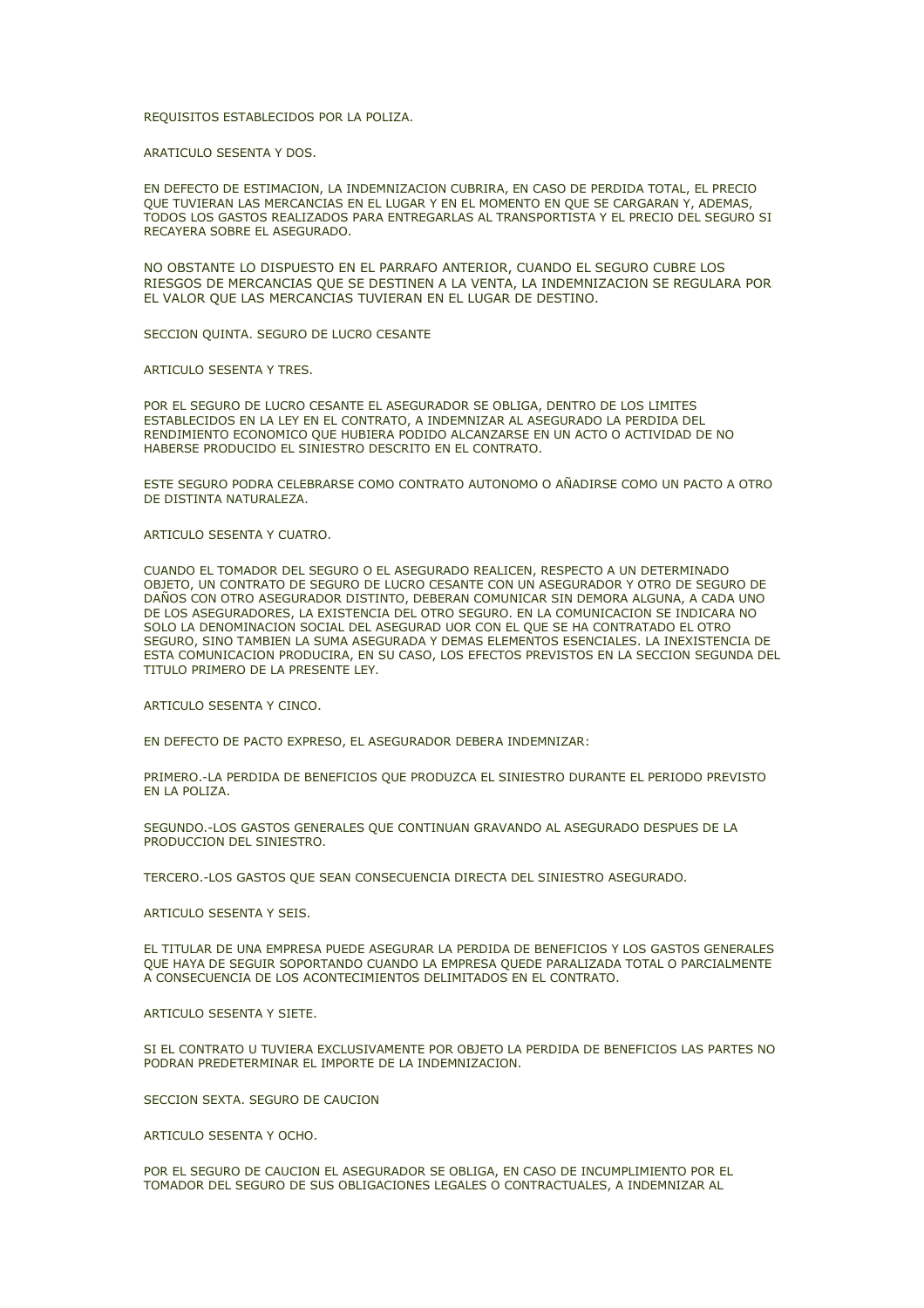ASEGURADO A TITULO DE RESARCIMIENTO O PENALIDAD LOS DAÑOS PATRIMONIALES SUFRIDOS, DENTRO DE LOS LIMITES ESTABLECIDOS EN LA LEY O EN EL CONTRATO. TODO PAGO HECHO POR EL ASEGURADOR DEBERA SERLE REEMBOLSADO POR EL TOMADOR DEL SEGURO.

SECCION SEPTIMA. SEGURO DE CREDITO

ARTICULO SESENTA Y NUEVE.

POR EL SEGURO DE CREDITO EL ASEGURADOR SE OBLIGA, DENTRO DE LOS LIMITES ESTABLECIDOS EN LA LEY Y EN EL CONTRATO, A INDEMNIZAR AL ASEGURADO LAS PERDIDAS FINALES QUE EXPERIMENTE A CONSECUENCIA DE LA INSOLVENCIA DEFINITIVA DE SUS DEUDORES.

ARTICULO SETENTA

SE REPUTARA EXISTENTE LA INSOLVENCIA DEFINITIVA DEL DEUDOR EN LOS SIGUIENTES SUPUESTOS: U

PRIMERO.-CUANDO HAYA SIDO DECLARADO EN QUIEBRA MEDIANTE RESOLUCION JUDICIAL FIRME.

SEGUNDO.-CUANDO HAYA SIDO APROBADO JUDICIALMENTE UN CONVENIO EN EL QUE SE ESTABLEZCA UNA QUITA DEL IMPORTE.

TERCERO.-CUANDO SE HAYA DESPACHADO MANDAMIENTO DE EJECUCION O APREMIO, SIN QUE DEL EMBARGO RESULTEN BIENES LIBRES BASTANTES PARA EL PAGO.

CUARTO.-CUANDO EL ASEGURADO Y EL ASEGURADOR, DE COMUN ACUERDO, CONSIDEREN QUE EL CREDITO RESULTA INCOBRABLE.

NO OBSTANTE CUANTO ANTECEDE, TRANSCURRIDOS SEIS MESES DESDE EL AVISO DEL ASEGURADO AL ASEGURADOR DEL IMPAGO DEL CREDITO, ESTE ABONARA A AQUEL EL CINCUENTA POR CIENTO DE LA COBERTURA PACTADA, CON CARACTER PROVISIONAL Y A CUENTA DE ULTERIOR LIQUIDACION **DEFINITIVA** 

ARTICULO SETENTA Y UNO.

EN CASO DE SINIESTRO, LA CUANTIA DE LA INDEMNIZACION VENDRA DETERMINADA POR UN PORCENTAJE, ESTABLECIDO EN EL CONTRATO, DE LA PERDIDA FINAL QUE RESULTE DE AÑADIR AL CREDITO IMPAGADO LOS GASTOS ORIGINADOS POR LAS GESTIONES DE RECOBRO LOS GASTOS PROCESALES Y CUALESQUIERA OTROS EXPRESAMENTE PACTADOS. DICHO PORCENTAJE NO PODRA COMPRE UNDER LOS BENEFICIOS DEL ASEGURADO, NI SER INFERIOR AL CINCUENTA POR CIENTO DE LA PERDIDA FINAL.

ARTICULO SETENTA Y DOS.

EL ASEGURADO, Y EN SU CASO EL TOMADOR DEL SEGURO, QUEDA OBLIGADO:

PRIMERO.-A EXHIBIR, A REQUERIMIENTO DEL ASEGURADOR, LOS LIBROS Y CUALESQUIERA OTROS DOCUMENTOS QUE POSEYERE RELATIVOS AL CREDITO O CREDITOS ASEGURADOS.

SEGUNDO.-A PRESTAR LA COLABORACION NECESARIA EN LOS PROCEDIMIENTOS JUDICIALES ENCAMINADOS A OBTENER LA SOLUCION DE LA DEUDA, CUYA DIRECCION SERA ASUMIDA POR EL ASEGURADOR.

TERCERO.-A CEDER AL ASEGURADOR, CUANDO ESTE LO SOLICITE, EL CREDITO QUE TENGA CONTRA EL DEUDOR UNA VEZ SATISFECHA LA INDEMNIZACION.

SECCION OCTAVA. SEGURO DE RESPONSABILIDAD CIVIL

ARTICULO SETENTA Y TRES.

POR EL SEGURO DE RESPONSABILIDAD CIVIL EL ASEGURADOR SE OBLIGA, DENTRO DE LOS LIMITES ESTABLECIDOS EN LA LEY Y EN EL CONTRATO, A CUBRIR EL RIESGO DEL NACIMIENTO A CARGO DEL ASEGURADO DE LA OBLIGACION DE INDEMNIZAR A UN TERCERO LOS DAÑOS Y PERJUICIOS CAUSADOS POR UN HECHO PREVISTO UEN EL CONTRATO DE CUYAS CONSECUENCIAS SEA CIVILMENTE RESPONSABLE EL ASEGURADO, CONFORME A DERECHO.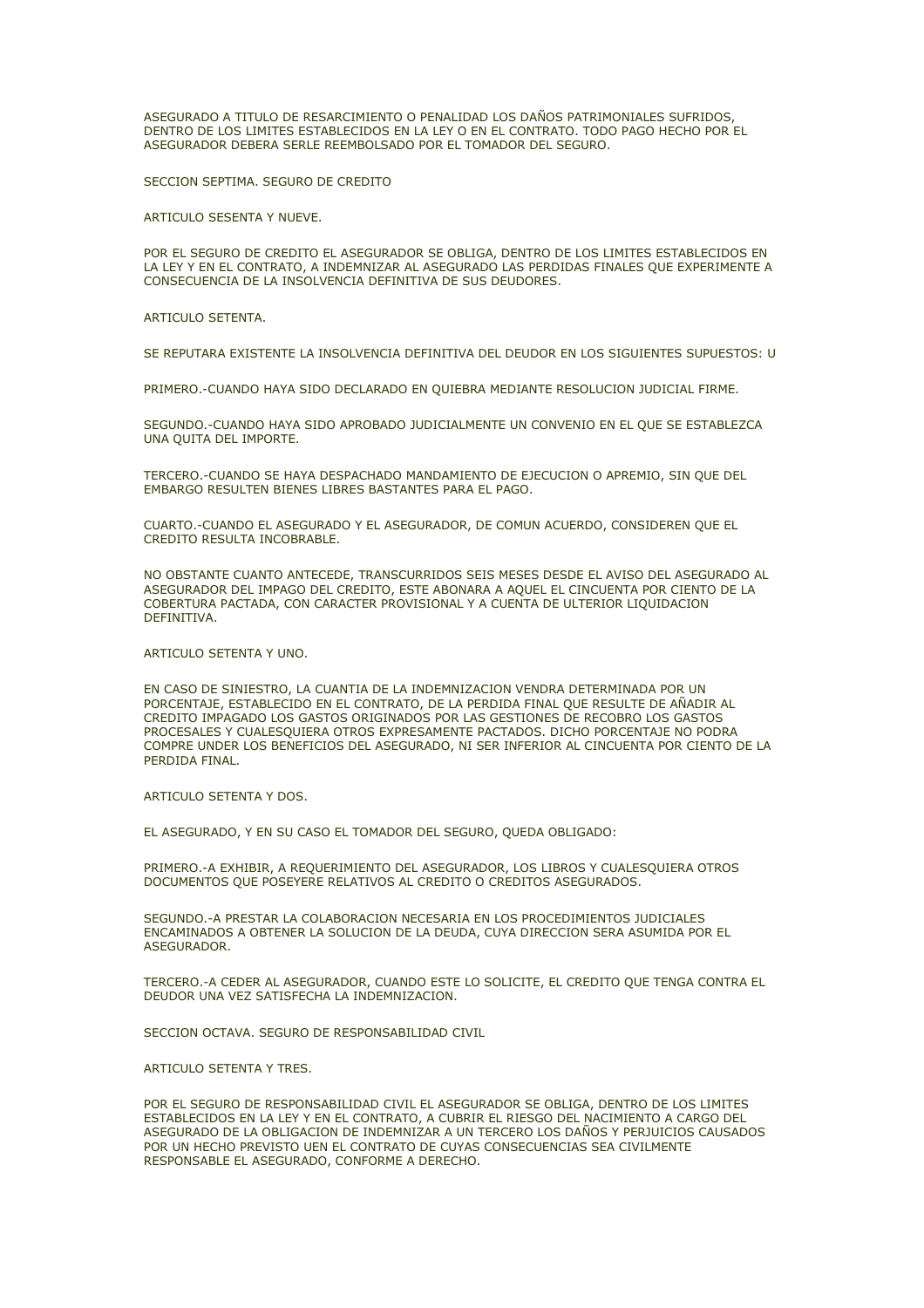#### ARTICULO SETENTA Y CUATRO.

SALVO PACTO EN CONTRARIO, EL ASEGURADOR ASUMIRA LA DIRECCION JURIDICA FRENTE A LA RECLAMACION DEL PERJUDICADO, Y SERAN DE SU CUENTA LOS GASTOS DE DEFENSA QUE SE OCASIONEN. EL ASEGURADO DEBERA PRESTAR LA COLABORACION NECESARIA EN ORDEN A LA DIRECCION JURIDICA ASUMIDA POR EL ASEGURADOR.

NO OBSTANTE LO DISPUESTO EN EL PARRAFO ANTERIOR, CUANDO QUIEN RECLAME ESTE TAMBIEN ASEGURADO CON EL MISMO ASGURADOR O EXISTA ALGUN OTRO POSIBLE CONFLICTO DE INTERESES, ESTE COMUNICARA INMEDIATAMENTE AL ASEGURADO LA EXISTENCIA DE ESAS CIRCUNSTANCIAS, SIN PERJUICIO DE REALIZAR AQUELLAS DILIGENCIAS QUE POR SU CARACTER URGENTE SEAN NECESARIAS PARA LA DEFENSA. EL ASEGURADO PODRA OPTAR ENTRE EL MANTENIMIENTO DE LA DIRECCION JURIDICA POR EL ASEGURADOR O CONFIAR SU PROPIA DEFENSA A OTRA PERSONA. EN EL ASEGURADOR O CONFIAR SU PROPIA DEFENSA A OTRA PERSONA. EN ESTE ULTIMO CASO, EL ASEGURADOR QUEDARA OBLIGADO A ABONAR LOS GASTOS DE TAL DIRECCION JURIDICA HASTA EL LIMITE PACTADO EN LA POLIZA.

# ARTICULO SETENTA Y CINCO.

SERA OBLIGATORIO EL SEGURO DE RESPONSABILIDAD CIVIL PARA EL EJERCICIO UDE AQUELLAS ACTIVIDADES QUE POR EL GOBIERNO SE DETERMINEN. LA ADMINISTRACION NO AUTORIZARA EL EJERCICIO DE TALES ACTIVIDADES SIN QUE PREVIAMENTE SE ACREDITE POR EL INTERESADO LA EXISTENCIA DEL SEGURO. LA FALTA DE SEGURO, EN LOS CASOS EN QUE SEA OBLIGATORIO, SERA SANCIONADA ADMINISTRATIVAMENTE.

#### ARTICULO SETENTA Y SEIS.

EL PERJUDICADO O SUS HEREDEROS TENDRAN ACCION DIRECTA CONTRA EL ASEGURADOR PARA EXIGIRLE EL CUMPLIMIENTO DE LA OBLIGACION DE INDEMNIZAR, SIN PERJUICIO DEL DERECHO DEL ASEGURADOR A REPETIR CONTRA EL ASEGURADO, EN EL CASO DE QUE SEA DEBIDO A CONDUCTA DOLOSA DE ESTE, EL DAÑO O PERJUICIO CAUSADO A TERCERO. LA ACCION DIRECTA ES INMUNE A LAS EXCEPCIONES QUE PUEDAN CORRESPONDER AL ASEGURADOR CONTRA EL ASEGURADO. EL ASEGURADOR PUEDE, NO OBSTANTE, OPONER LA CULPA EXCLUSIVA DEL PERJUDICADO Y LAS EXCEPCIONES PERSONALES QUE TENGA CONTRA ESTE. A LOS EFECTOS DEL EJERCICIO DE LA ACCION DIRECTA, EL ASEGURADO ESTARA OBLIGADO A MANIFESTAR AL TERCERO PERJUDICADO O A SUS HEREDEROS LA EXISTENCIA DEL CONTRATO DE SEGURO Y SU CONTENIDO.

### SECCION NOVENA. REASEGURO

#### ARTICULO SETENTA Y SIETE.

POR EL CONTRARIO DE REASEGURO EL REASEGURADOR SE OBLIGA A REPARAR, DENTRO DE U LOS LIMITES ESTABLECIDOS EN LA LEY Y EN EL CONTRATO, LA DEUDA QUE NACE EN EL PATRIMONIO DEL REASEGURADO A CONSECUENCIA DE LA OBLIGACION POR ESTE ASUMIDA COMO ASEGURADOR EN UN CONTRATO DE SEGURO.

EL PACTO DE REASEGURO INTERNO, EFECTUANDO ENTRE EL ASEGURADOR DIRECTO Y OTROS ASEGURADORES, NO AFECTARA AL ASEGURADO, QUE PODRA, EN TODO CASO, EXIGIR LA TOTALIDAD DE LA INDEMNIZACION A DICHO ASEGURADOR, SIN PERJUICIO DEL DERECHO DE REPETICION QUE A ESTE CORRESPONDA FRENTE A LOS REASEGURADORES, EN VIRTUD DEL PACTO INTERNO.

# ARTICULO SETENTA Y OCHO.

EL ASEGURADO NO PODRA EXIGIR DIRECTAMENTE DEL REASEGURADOR INDEMNIZACION NI PRESTACION ALGUNA. EN CASO DE LIQUIDACLION VOLUNTARIA O FORZOSA DE SU ASEGURADOR GOZARAN DE PRIVILEGIO ESPECIAL SOBRE EL SALDO ACREEDOR QUE ARROJE LA CUENTA DEL ASEGURADOR CON EL REASEGURADOR.

LAS ALTERACIONES Y MODIFICACIONES DE LA SUMA ASEGURADA, DEL VALOR DEL INTERES Y, EN GENERAL, DE LAS CONDICIONES DEL SEGURO DIRECTO DEBERAN COMUNICARSE AL REASEGUARADOR EN LA FORMA Y EN LOS PLAZOS ESTABLECIDOS EN EL CONTRATO.

## ARTICULO SETENTA Y NUEVE

NO SERA DE A UPLICACION AL CONTRATO DE REASEGURO EL MANDATO CONTENIDO EN EL ARTICULO SEGUNDO DE ESTA LEY.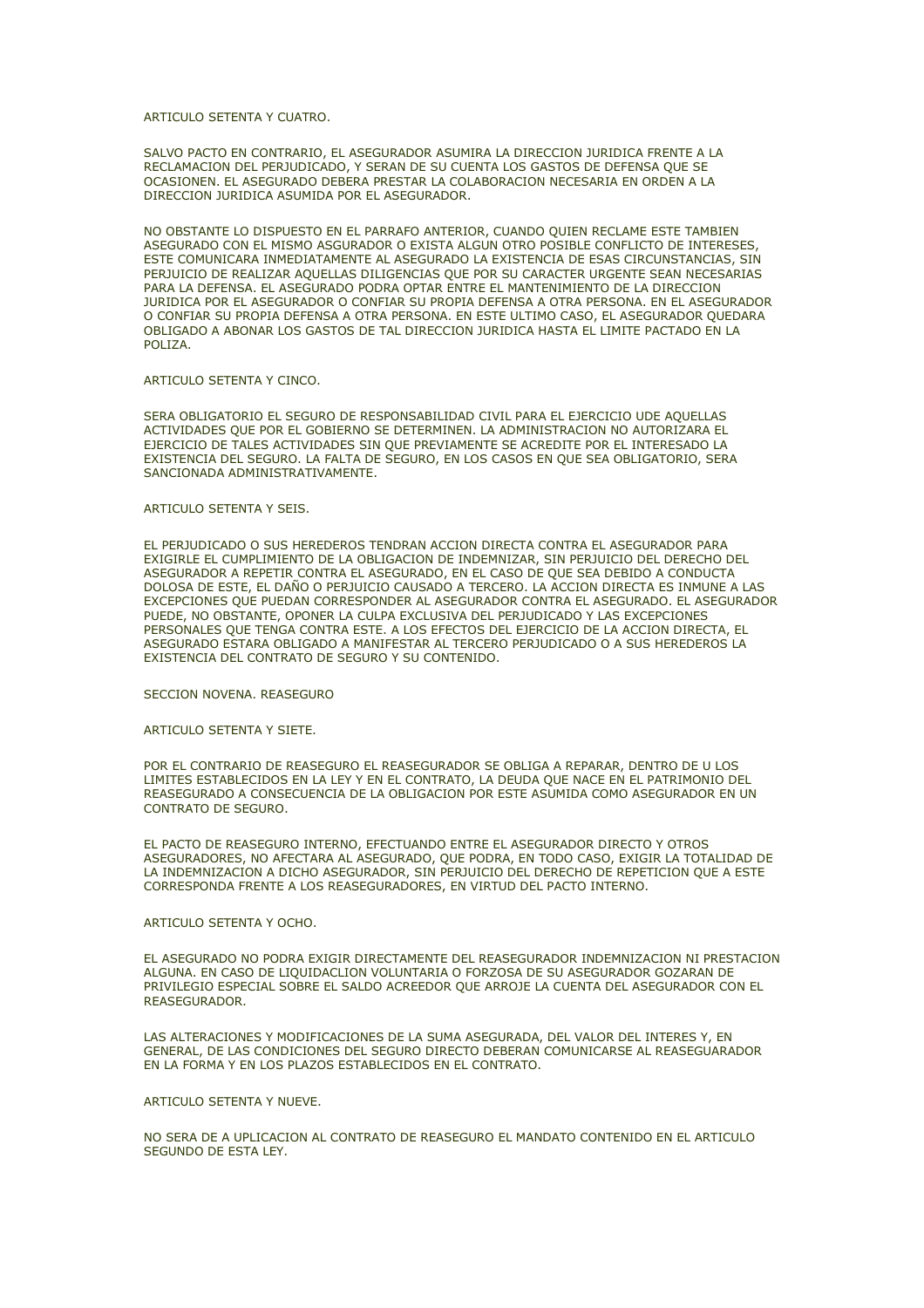# TITULO III

SEGURO DE PERSONAS

SECCION PRIMERA. DISPOSICIONES COMUNES

ARTICULO OCHENTA.

EL CONTRATO DE SEGURO SOBRE LAS PERSONAS COMPRENDE TODOS LOS RIESGOS QUE PUEDAN AFECTAR A LA EXISTENCIA, INTEGRIDAD CORPORAL O SALUD DEL ASEGURADO.

ARTICULO OCHENTA Y UNO.

EL CONTRATO PUEDE CELEBRARSE CON REFERENCIA A RIESGOS RELATIVOS A UNA PERSONA O A UN GRUPO DE ELLAS. ESTE GRUPO DEBERA ESTAR DELIMITADO POR ALGUNA CARACTERISTICA COMUN EXTRAÑA AL PROPOSITO DE ASEGURARSE.

ARTICULO OCHENTA Y DOS.

EN LOS SEGUROS DE PERSONAS EL ASEGURADOR, AUN DESPUES DE PAGADA LA INDEMNIZACION, NO PUEDE SUBROGARSE EN LOS DERECHOS QUE EN SU CASO CORRESPONDAN AL ASEGURADO CONTRA UN TERCERO COMO CONSECUENCIA DEL SINIESTRO. SE EXCEPTUA DE LO DISPUESTO EN EL PARRAFO ANTERIOR LO RELATIVO A LOS GASTOS DE ASISTENCIA SANITARIA.

SECCION SEGUNDA. SEGURO SOBRE LA VIDA

ARTICULO OCHENTA Y TRES.

EL SEGURO PUEDE ESTIPULARSE SOBRE LA VIDA PROPIA O LA DE UN TERCERO, TANTO PARA CASO DE MUERTE COMO PARA CASO DE SUPERVIVENCIA O AMBOS CONJUNTAMENTE.

EN LOS SEGUROS PARA CASO DE MUERTE, SI SON DISTINTAS LAS PERSONAS DEL TOMADOR DEL SEGURO Y DEL ASEGURADO, SERA PRECISO EL CONSENTIMIENTO DE ESTE, DADO POR ESCRITO, SALVO QUE PUEDA PRESUMIRSE DE OTRA FORMA SU INTERES POR LA EXISTENCIA DEL SEGURO.

SI EL ASEGURADO ES MENOR DE EDAD, SERA NECESARIA, ADEMAS, LA AUTORIZACION POR ESCRITO DE SUS REPRESENTANTES LEGALES.

NO SE PODRA CONTRATAR UN SEGURO PARA CASO DE MUERTE, SOBRE LA CABEZA DE MENORES DE CATORCE AÑOS DE EDAD O DE INCAPACITADOS.

ARTICULO OCHENTA Y CUATRO.

EL TOMADOR DEL SEGURO PODRA DESIGNAR BENEFICIARIO O MODIFICAR LA DESIGNACION ANTERIORMENTE REALIZADA, SIN NECESIDAD DE CONSENTIMIENTO DEL ASEGURADOR.

LA DESIGNACION DEL BENEFICIARIO PODRA HACERSE EN LA POLIZA, EN UNA POSTERIOR U DECLARACION ESCRITA COMUNICADA AL ASEGURADOR O EN TESTAMENTO.

SI EN EL MOMENTO DEL FALLECIMIENTO DEL ASEGURADO NO HUBIERE BENEFICIARIO CONCRETAMENTE DESIGNADO, NI REGLAS PARA SU DETERMINACION, EL CAPITAL FORMARA PARTE DEL PATRIMONIO DEL TOMADOR.

## ARTICULO OCHENTA Y CINCO.

EN CASO DE DESIGNACION GENERICA DE LOS HIJOS DE UNA PERSONA COMO BENEFICIARIOS, SE ENTENDERAN COMO HIJOS TODOS SUS DESCENDIENTES CON DERECHO A HERENCIA. SI LA DESIGNACION SE HACE EN FAVOR DE LOS HEREDEROS DEL TOMADOR, DEL ASEGURADO O DE OTRA PERSONA, SE CONSIDERARAN COMO TALES LOS QUE TENGAN DICHA CONDICION EN EL MOMENTO DEL FALLECIMIENTO DEL ASEGURADO. SI LA DESIGNACION SE HACE EN FAVOR DE LOS HEREDEROS SIN MAYOR ESPECIFICACION, SE CONSIDERARAN COMO TALES LOS DEL TOMADOR DEL SEGURO QUE TENGAN DICHA CONDICION EN EL MOMENTO DEL FALLECIMIENTO DEL ASEGURADO. LA DESIGNACION DEL CONYUGE COMO BENEFICIARIO ATRIBUIRA TAL CONDICION IGUALMENTE AL QUE LO SEA EN EL MOMENTO DEL FALLECIMIENTO DEL ASEGURADO. LOS BENEFICIARIOS QUE SEAN HEREDEROS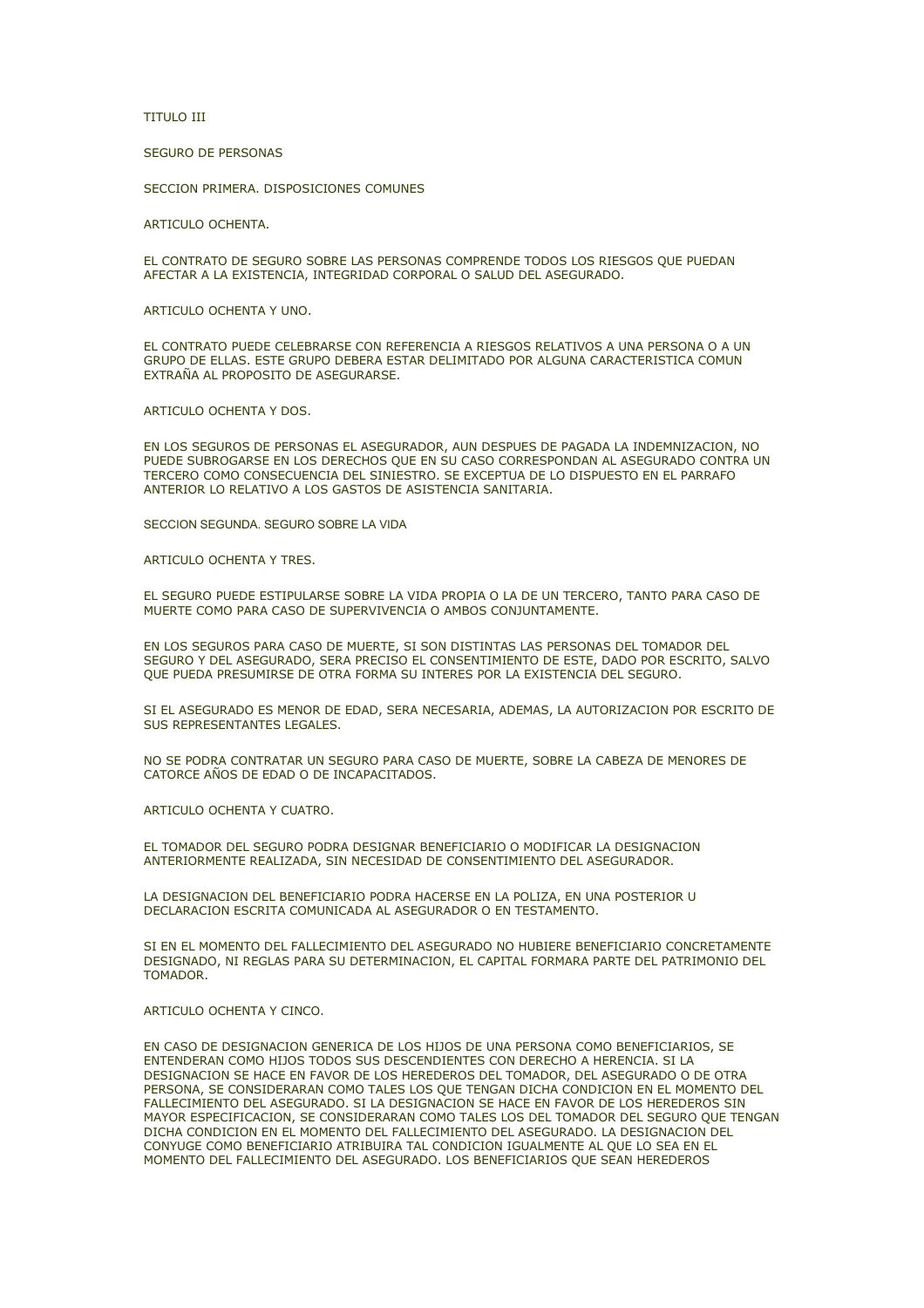CONSERVARAN DICHA CONDICION AUNQUE RENUNCIEN A LA HERENCIA.

ARTICULO OCHENTA Y SEIS.

SI LA DESIGNACION SE HACE EN FAVOR DE VARIOS BENEFICIARIOS, LA PRESTACION CONVENIDA S UE DISTRIBUIRA, SALVO ESTIPULACION EN CONTRARIO, POR PARTES IGUALES. CUANDO SE HAGA EN FAVOR DE LOS HEREDEROS, LA DISTRIBUCION TENDRA LUGAR EN PROPORCION A LA CUOTA HEREDITARIA, SALVO PACTO EN CONTRARIO. LA PARTE NO ADQUIRIDA POR UN BENEFICIARIO ACRECERA A LOS DEMAS.

ARTICULO OCHENTA Y SIETE.

EL TOMADOR DEL SEGURO PUEDE REVOCAR LA DESIGNACION DEL BENEFICIARIO EN CUALQUIER MOMENTO, MIENTRAS NO HAYA RENUNCIADO EXPRESAMENTE Y POR ESCRITO A TAL FACULTAD. LA REVOCACION DEBERA HACERSE EN LA MISMA FORMA ESTABLECIDA PARA LA DESIGNACION.

EL TOMADOR PERDERA LOS DERECHOS DE RESCATE, ANTICIPO, REDUCCION Y PIGNORACION DE LA POLIZA SI RENUNCIA A LA FACULTAD DE REVOCACION.

ARTICULO OCHENTA Y OCHO.

LA PRESTACION DEL ASEGURADOR DEBERA SER ENTREGADA AL BENEFICIARIO, EN CUMPLIMIENTO DEL CONTRATO, AUN CONTRA LAS RECLAMACIONES DE LOS HEREDEROS LEGITIMOS Y ACREEDORES DE CUALQUIER CLASE DEL TOMADOR DEL SEGURO. UNOS Y OTROS PODRAN, SIN EMBARGO, EXIGIR AL BENEFICIARIO EL REEMBOLSO DEL IMPORTE DE LAS PRIMAS ABONADAS POR EL CONTRATANTE EN FRAUDE DE SUS DERECHOS.

CUANDO EL TOMADOR DEL SEGURO SEA DECLARADO EN CONCURSO O QUIEBRA, LOS U ORGANOS DE REPRESENTACION DE LOS ACREEDORES PODRAN EXIGIR AL ASEGURADOR LA REDUCCION DEL SEGURO.

#### ARTICULO OCHENTA Y NUEVE.

EN CASO DE RETICENCIA E INEXACTITUD EN LAS DELCARACIONES DEL TOMADOR, QUE INFLUYAN EN LA ESTIMACION DEL RIESGO, SE ESTARA A LO ESTABLECIDO EN LAS DISPOSICIONES GENERALES DE ESTA LEY. SIN EMBARGO, EL ASEGURADOR NO PODRA IMPUGNAR EL CONTRATO UNA VEZ TRANSCURRIDO EL PLAZO DE UN AÑO, A CONTAR DESDE LA FECHA DE SU CONCLUSION, A NO SER QUE LAS PARTES HAYAN FIJADO UN TERMINO MAS BREVE EN LA POLIZA Y, EN TODO CASO, SALVO QUE EL TOMADOR DEL SEGURO HAYA ACTUADO CON DOLO.

SE EXCEPTUA DE ESTA NORMA LA DECLARACION INEXACTA RELATIVA A LA EDAD DEL ASEGURADO, QUE SE REGULA EN EL ARTICULO SIGUIENTE.

# ARTICULO NOVENTA.

EN EL SUPUESTO DE INDICACION INEXACTA DE LA EDAD DEL ASEGURADO, EL ASEGURADOR SOLO PODRA IMPUGNAR EL CONTRATO SI LA VERDADERA EDAD DEL ASEGURADO EN EL MOMENTO DE LA ENTRADA EN VIGOR DEL CONTRATO EXCEDE DE LOS LIMITES DE ADMISION ESTABLECIDOS POR AQUEL.

EN OTRO CASO, SI COMO CONSECUENCIA DE UNA DECLARACION INEXACTA DE LA EDAD, LA PRIMA PAGADA ES INFERIOR A LA QUE CORRESPONDERIA UPAGAR, LA PRESTACION DEL ASEGURADOR SE REDUCIRA EN PROPORCION A LA PRIMA PERCIBIDA. SI, POR EL CONTRARIO, LA PRIMA PAGADA ES SUPERIOR A LA QUE DEBERIA HABERSE ABONADO, EL ASEGURADOR ESTA OBLIGADO A RESTITUIR EL EXCESO DE LAS PRIMAS PERCIBIDAS SIN INTERESES.

# ARTICULO NOVENTA Y UNO.

EN EL SEGURO PARA CASO DE MUERTE EL ASEGURADOR SOLO SE LIBERA DE SU OBLIGACION SI EL FALLECIMIENTO DEL ASEGURADO TIENE LUGAR POR ALGUNA DE LAS CIRCUNSTANCIAS EXPRESAMENTE EXCLUIDAS EN LA POLIZA.

ARTICULO NOVENTA Y DOS.

LA MUERTE DEL ASEGURADO, CAUSADA DOLOSAMENTE POR EL BENEFICIARIO, PRIVARA A ESTE DEL DERECHO A LA PRESTACION ESTABLECIDA EN EL CONTRATO, QUEDANDO ESTA INTEGRADA EN EL PATRIMONIO DEL TOMADOR.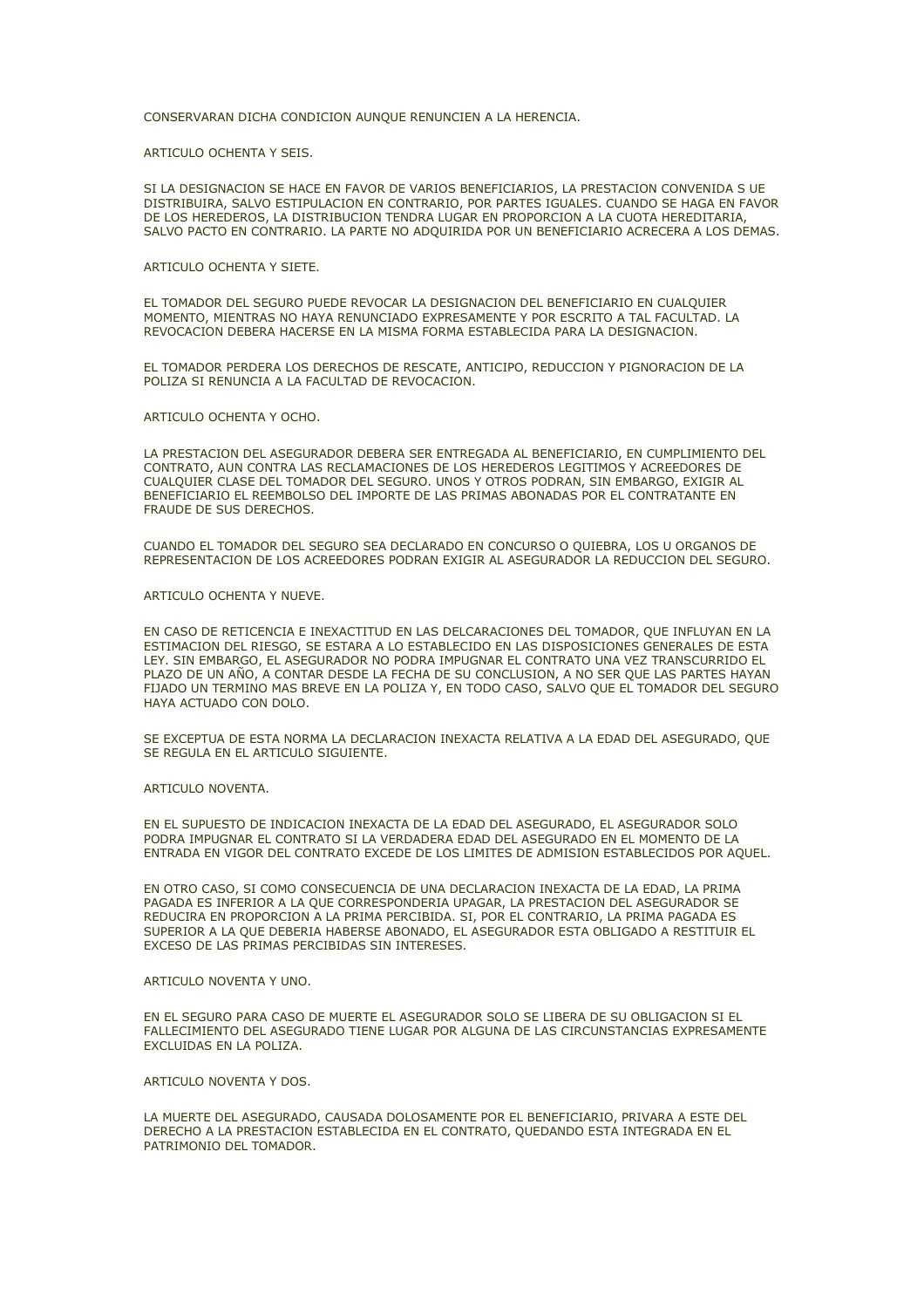ARTICULO NOVENTA Y TRES

SALVO PACTO EN CONTRARIO, EL RIESGO DE SUICIDIO DEL ASEGURADO QUEDARA CUBIERTO A PARTIR DEL TRANSCURSO DE UN AÑO DEL MOMENTO DE LA CONCLUSION DEL CONTRATO. A ESTOS EFECTOS SE ENTIENDE POR SUICIDIO LA MUERTE CAUSADA CONSCIENTE Y VOLUNTARIAMENTE POR EL PROPIO ASEGURADO.

ARTICULO NOVENTA Y CUATRO.

EN LA POLIZA DE SEGURO SE REGULARAN LOS DERECHOS DE RESCATE Y REDUCCION DE LA SUMA ASEGURADA, DE MODO QUE EL ASEGURADO PUEDA CONOCER EN TODO MOMENTO EL CORRESPONDIENTE VALOR DE RESCATE O DE REDUCCION.

ARTICULO NOVENTA Y CINCO.

UNA VEZ TRANSCURRIDO EL PLAZO PREVISTO EN LA POLIZA, QUE NO PODRA SER SUPERIOR A DOS AÑOS DESDE LA VIGENCIA DEL CONTRATO, NO SE APLICARA EL PARRAFO DOS DEL ARTICULO QUINCE SOBRE FALTA DE PAGO DE LA PRIMA. A PARTIR DE DICHO PLAZO, LA FALTA DE PAGO DE LA PRIMA PRODUCIRA LA REDUCCION DEL SEGURO CONFORME A LA TABLA DE VALORES INSERTA EN LA POLIZA.

LA REDUCCION DEL SUGURO SE PRODUCIRA IGUALMENTE CUANDO LO SOLICITE EL TOMADOR, UNA VEZ TRANSCURRIDO AQUEL PLAZO.

EL TOMADOR TIENE DERECHO A LA REHABILITACION DE LA POLIZA, EN CUALQUIER MOMENTO, ANTES DEL FALLECIMIENTO DEL ASEGURADO, DEBIENDO CUMPLIR PARA ELLO LAS CONDICIONES ESTABLECIDAS EN LA POLIZA.

ARTICULO NOVENTA Y SEIS.

EL TOMADOR QUE HAYA PAGADO LAS DOS PRIMERAS ANUALIDADES DE LA PRIMA A LA QUE CORRESPONDA EL PLAZO INFERIOR PREVISTO EN LA POLIZA PODRA EJERCITAR EL DERECHO DE RESCATE MEDIANTE A LA OPORTUNA U SOLICITUD, CONFORME A LAS TABLAS DE VALORES FIJADAS EN LA POLIZA.

ARTICULO NOVENTA Y SIETE.

EL ASEGURADOR DEBERA CONCEDER AL TOMADOR ANTICIPOS SOBRE LA PRESTACION ASEGURADA, CONFORME A LAS CONDICIONES FIJADAS EN LA POLIZA, UNA VEZ PAGADAS LAS ANUALIDADES A QUE SE REFIERE EL ARTICULO ANTERIOR.

ARTICULO NOVENTA Y OCHO.

EN LOS SEGUROS DE SUPERVIVENCIA Y EN LOS SEGUROS TEMPORALES PARA CASO DE MUERTE NO SERA DE APLICACION LO DISPUESTO EN LOS ARTICULO NOVENTA Y CUATRO, NOVENTA Y CINCO, NOVENTA Y SEIS Y NOVENTA Y SIETE. LOS ASEGURADORES PODRAN, NO OBSTANTE, CONCEDER AL TOMADOR LOS DERECHOS DE RESCATE, REDUCCION Y ANTICIPOS EN LOS TERMINOS QUE SE DETERMINEN EN EL **CONTRATO** 

ARTICULO NOVENTA Y NUEVE.

EL TOMADOR PODRA, EN CUALQUIER MOMENTO, CEDER O POGNORAR LA POLIZA, SIEMPRE QUE NO HAYA SIDO DESIGNADO BENEFICIARIO CON CARACTER IRREVOCABLE. LA CESION O PIGNORACION DE LA POLIZA IMPLICA LA REVOCACION DEL BENEFICIARIO.

SI LA POLIZA SE EMITE A LA ORDEN, LA CESION O PIGNORACION SE REALIZARAN MEDIANTE ENDOSO.

< UFONT face="Verdana, Helvetica, sans-serif" size=1>EL TOMADOR DEBERA COMUNICAR POR ESCRITO FEHACIENTEMENTE AL ASEGURADOR LA CESION O PIGNORACION REALIZADA./FONT>

SECCION TERCERA. SEGURO DE ACCIDENTES

ARTICULO CIENTO.

SIN PERJUICIO DE LA DELIMITACION DEL RIESGO QUE LAS PARTES EFECTUEN EN EL CONTRATO, SE ENTIENDE POR ACCIDENTE LA LESION CORPORAL QUE DERIVA DE UNA CAUSA VIOLENTA SUBITA, EXTERNA Y AJENA A LA INTENCIONALIDAD DEL ASEGURADO, QUE PRODUZCA INVALIDEZ TEMPORAL O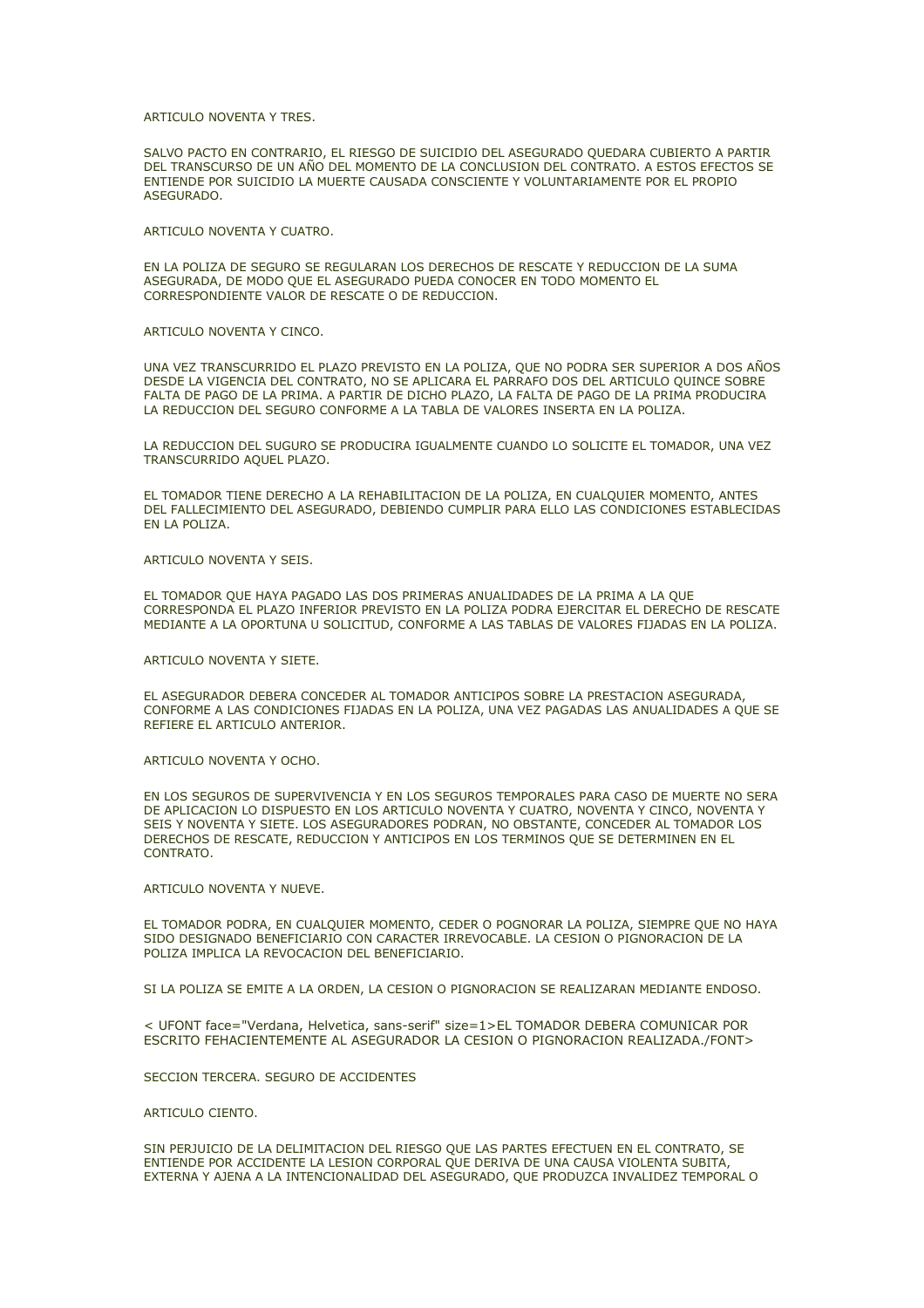#### PERMANENTE O MUERTE.

LAS DISPOSICIONES CONTENIDAS EN LOS ARTICULOS OCHENTA Y TRES A OCHENTA Y SEIS DEL SEGURO DE VIDA Y EN EL PARRAFO UNO DEL ARTICULO OCHENTA Y SIETE SON APLICABLES A LOS SEGUROS DE ACCIDENTES.

### ARTICULO CIENTO UNO.

EL TOMADOR DEBE COMUNICAR AL ASEGURADOR LA CELEBRACION DE CUALQUIER OTRO SEGURO DE ACCIDENTES QUE SE REFIERA A LA MISMA PERSONA. EL INCUMPLIMIENTO DE ESTE DEBER SOLO PUEDE DAR LUGAR A UNA RECLAMACION POR LOS DAÑOS Y PERJUICIOS QUE ORIGINE, SIN QUE EL ASEGURADOR PUEDA DEDUCIR DE LA SUMA ASEGURADA CANTIDAD ALGUNA POR ESTE CONCEPTO.

# ARTICULO U CIENTO DOS.

SI EL ASEGURADO PROVOCA INTENCIONADAMENTE EL ACCIDENTE, EL ASEGURADOR SE LIBERA DEL CUMPLIMIENTO DE SU OBLIGACION.

EN EL SUPUESTO DE QUE EL BENEFICIARIO CAUSE DOLOSAMENTE EL SINIESTRO QUEDARA NULA LA DESIGNACION HECHA A SU FAVOR. LA INDEMNIZACION CORRESPONDERA AL TOMADOR O, EN SU CASO, A LOS HEREDEROS DE ESTE.

### ARTICULO CIENTO TRES.

LOS GASTOS DE ASISTENCIA SANITARIA SERAN POR CUENTA DEL ASEGURADOR, SIEMPRE QUE SE HAYA ESTABLECIDO SU COBERTURA EXPRESAMENTE EN LA POLIZA Y QUE TAL ASISTENCIA SE HAYA EFECTUADO EN LAS CONDICIONES PREVISTAS EN EL CONTRATO. EN TODO CASO, ESTAS CONDICIONES NO PODRAN EXCLUIR LAS NECESARIAS ASISTENCIAS DE CARACTER URGENTE.

#### ARTICULO CIENTO CUATRO.

LA DETERMINACION DEL GRADO DE INVALIDEZ QUE DERIVE DEL ACCIDENTE SE EFECTUARA DESPUES DE LA PRESENTACION DEL CERTIFICADO MEDICO DE INCAPACIDAD. EL ASEGURADOR NOTIFICARA POR ESCRITO AL ASEGURADO LA CUANTIA DE LA INDEMNIZACION QUE LE CORRESPONDE, DE ACUERDO CON EL GRADO DE INVALIDEZ QUE DERIVA DEL CERTIFICADO MEDICO Y DE LOS BAREMOS FIJADOS EN LA POLIZA. SI EL ASEGURADO NO ACEPTASE LA PROPOSICION DEL ASEGURADOR EN LO REFERENTE AL GRADO DE U INVALIDEZ, LAS PARTES SE SOMETERAN A LA DECISION DE PERITOS MEDICOS, CONFORME AL ARTICULO TREINTA Y OCHO.

SECCION CUARTA. SEGUROS DE ENFERMEDAD Y DE ASISTENCIA SANITARIA

# ARTICULO CIENTO CINCO.

CUANDO EL RIESGO ASEGURADO SEA LA ENFERMEDAD, EL ASEGURADOR PODRA OBLIGARSE, DENTRO DE LOS LIMITES DE LA POLIZA, EN CASO DE SINIESTRO, AL PAGO DE CIERTAS SUMAS Y DE LOS GASTOS DE ASISTENCIA MEDICA Y FARMACEUTICA. SI EL ASEGURADOR ASUME DIRECTAMENTE LA PRESTACION DE LOS SERVICIOS MEDICOS Y QUIRURGICOS, LA REALIZACION DE TALES SERVICIOS SE EFECTUARA DENTRO DE LOS LIMITES Y CONDICIONES QUE LAS DISPOSICIONES REGLAMENTARIAS DETERMINAN.

### ARTICULO CIENTO SEIS.

LOS SEGUROS DE ENFERMEDAD Y DE ASISTENCIA SANITARIA QUEDARAN SOMETIDOS A LAS NORMAS CONTENIDAS EN LA SECCION ANTERIOR EN CUANTO SEAN COMPATIBLES CON ESTE TIPO DE SEGUROS.

### DISPOSICION TRANSITORIA

LOS CONTRATOS DE SEGURO CELEBRADOS CON ANTERIORIDAD A LA ENTRADA EN VIGOR DE LA PRESENTE LEY SE ADAPTARAN A LA MISMA EN EL PLAZO MAXIMO DE DOS AÑOS A PARTIR DE SU VIGENCIA, QUEDANDO SOMETIDOS DESDE U SU ADAPTACION, O DESDE EL MOMENTO EN QUE TRANSCURRAN LOS REFERIDOS AÑOS, A LOS PRECEPTOS DE LA MISMA.

### DISPOSICION FINAL

LA PRESENTE LEY ENTRARA EN VIGOR A LOS SEIS MESES DE SU PUBICACION EN EL ""BOLETIN OFICIAL DEL ESTADO"". PERMANECE VIGENTE LA LEY DIEZ/MIL NOVECIENTOS SETENTA, DE CUATRO DE JULIO,